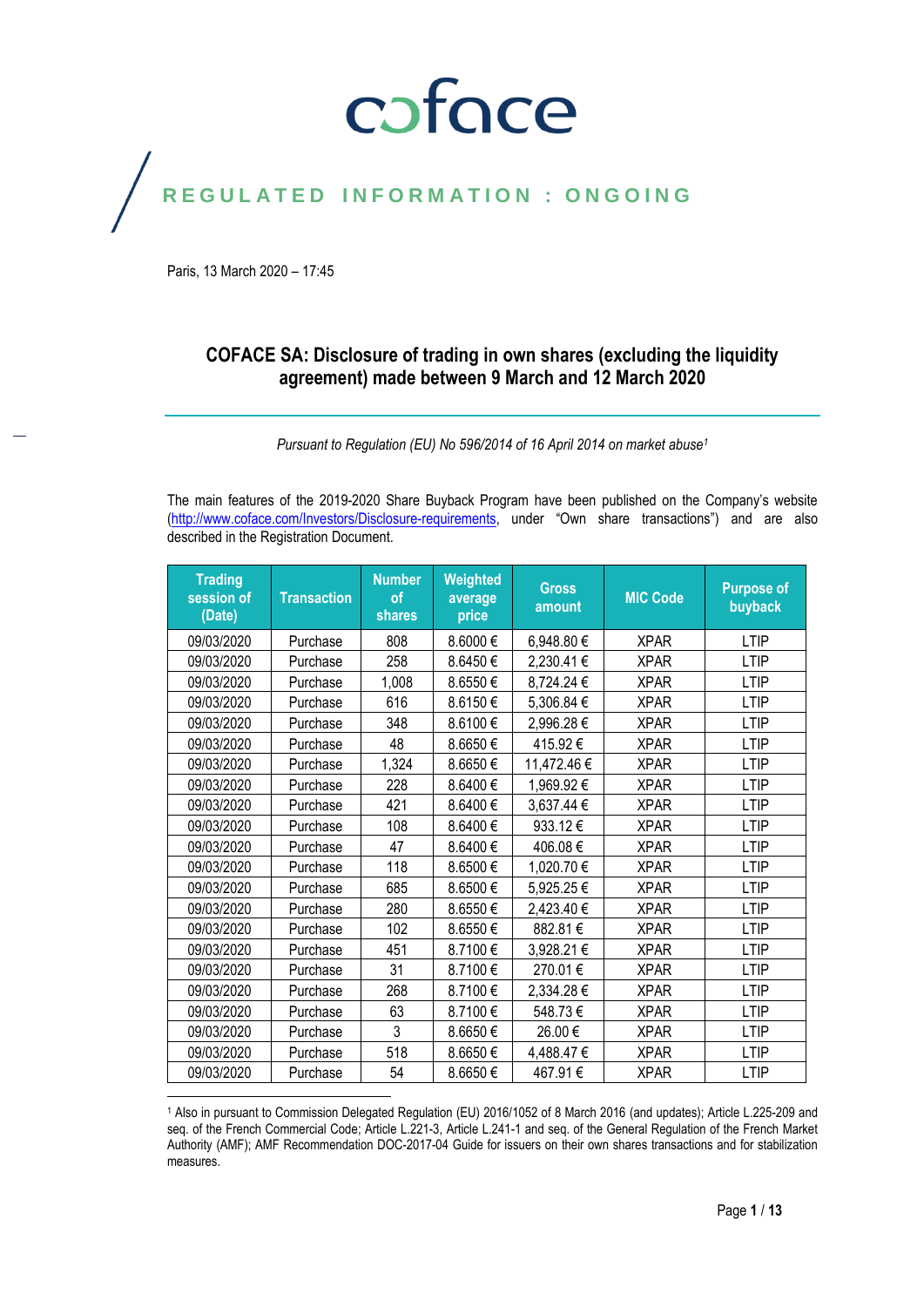| 09/03/2020 | Purchase | 410 | 8.7000€ | 3,567.00 € | <b>XPAR</b> | <b>LTIP</b> |
|------------|----------|-----|---------|------------|-------------|-------------|
| 09/03/2020 | Purchase | 290 | 8.7000€ | 2,523.00 € | <b>XPAR</b> | <b>LTIP</b> |
| 09/03/2020 | Purchase | 35  | 8.7000€ | 304.50€    | <b>XPAR</b> | <b>LTIP</b> |
| 09/03/2020 | Purchase | 532 | 8.7000€ | 4,628.40 € | <b>XPAR</b> | <b>LTIP</b> |
| 09/03/2020 | Purchase | 422 | 8.8300€ | 3,726.26 € | <b>XPAR</b> | <b>LTIP</b> |
| 09/03/2020 | Purchase | 49  | 8.8300€ | 432.67€    | <b>XPAR</b> | <b>LTIP</b> |
| 09/03/2020 | Purchase | 69  | 8.8300€ | 609.27€    | <b>XPAR</b> | <b>LTIP</b> |
| 09/03/2020 | Purchase | 328 | 8.8300€ | 2,896.24 € | <b>XPAR</b> | <b>LTIP</b> |
| 09/03/2020 | Purchase | 467 | 8.7750€ | 4,097.93 € | <b>XPAR</b> | <b>LTIP</b> |
| 09/03/2020 | Purchase | 162 | 8.7750€ | 1,421.55 € | <b>XPAR</b> | <b>LTIP</b> |
| 09/03/2020 | Purchase | 582 | 8.7400€ | 5,086.68 € | <b>XPAR</b> | <b>LTIP</b> |
| 09/03/2020 | Purchase | 811 | 8.7500€ | 7,096.25 € | <b>XPAR</b> | <b>LTIP</b> |
| 09/03/2020 | Purchase | 81  | 8.7550€ | 709.16€    | <b>XPAR</b> | <b>LTIP</b> |
| 09/03/2020 | Purchase | 706 | 8.7950€ | 6,209.27 € | <b>XPAR</b> | <b>LTIP</b> |
| 09/03/2020 | Purchase | 766 | 8.7700€ | 6,717.82 € | <b>XPAR</b> | <b>LTIP</b> |
| 09/03/2020 | Purchase | 1   | 8.7700€ | 8.77€      | <b>XPAR</b> | <b>LTIP</b> |
| 09/03/2020 | Purchase | 10  | 8.7300€ | 87.30€     | <b>XPAR</b> | <b>LTIP</b> |
| 09/03/2020 | Purchase | 600 | 8.7300€ | 5,238.00 € | <b>XPAR</b> | <b>LTIP</b> |
| 09/03/2020 | Purchase | 55  | 8.7300€ | 480.15€    | <b>XPAR</b> | <b>LTIP</b> |
| 09/03/2020 | Purchase | 135 | 8.7300€ | 1,178.55 € | <b>XPAR</b> | <b>LTIP</b> |
| 09/03/2020 | Purchase | 95  | 8.6800€ | 824.60€    | <b>XPAR</b> | <b>LTIP</b> |
| 09/03/2020 | Purchase | 327 | 8.6800€ | 2,838.36 € | <b>XPAR</b> | <b>LTIP</b> |
| 09/03/2020 | Purchase | 296 | 8.6800€ | 2,569.28 € | <b>XPAR</b> | <b>LTIP</b> |
| 09/03/2020 | Purchase | 329 | 8.6900€ | 2,859.01 € | <b>XPAR</b> | <b>LTIP</b> |
| 09/03/2020 | Purchase | 95  | 8.6900€ | 825.55€    | <b>XPAR</b> | <b>LTIP</b> |
| 09/03/2020 | Purchase | 161 | 8.6900€ | 1,399.09 € | <b>XPAR</b> | <b>LTIP</b> |
| 09/03/2020 | Purchase | 168 | 8.6900€ | 1,459.92 € | <b>XPAR</b> | <b>LTIP</b> |
| 09/03/2020 | Purchase | 600 | 8.7200€ | 5,232.00 € | <b>XPAR</b> | <b>LTIP</b> |
| 09/03/2020 | Purchase | 76  | 8.7200€ | 662.72€    | <b>XPAR</b> | <b>LTIP</b> |
| 09/03/2020 | Purchase | 797 | 8.7100€ | 6,941.87 € | <b>XPAR</b> | <b>LTIP</b> |
| 09/03/2020 | Purchase | 94  | 8.6850€ | 816.39€    | <b>XPAR</b> | LTIP        |
| 09/03/2020 | Purchase | 482 | 8.6850€ | 4,186.17 € | <b>XPAR</b> | <b>LTIP</b> |
| 09/03/2020 | Purchase | 190 | 8.6550€ | 1,644.45 € | <b>XPAR</b> | <b>LTIP</b> |
| 09/03/2020 | Purchase | 749 | 8.7000€ | 6,516.30€  | <b>XPAR</b> | <b>LTIP</b> |
| 09/03/2020 | Purchase | 686 | 8.6550€ | 5,937.33 € | <b>XPAR</b> | <b>LTIP</b> |
| 09/03/2020 | Purchase | 224 | 8.7000€ | 1,948.80 € | <b>XPAR</b> | LTIP        |
| 09/03/2020 | Purchase | 458 | 8.7000€ | 3,984.60 € | <b>XPAR</b> | <b>LTIP</b> |
| 09/03/2020 | Purchase | 638 | 8.6450€ | 5,515.51 € | <b>XPAR</b> | LTIP        |
| 09/03/2020 | Purchase | 176 | 8.6450€ | 1,521.52 € | <b>XPAR</b> | <b>LTIP</b> |
| 09/03/2020 | Purchase | 250 | 8.6200€ | 2,155.00 € | <b>XPAR</b> | <b>LTIP</b> |
| 09/03/2020 | Purchase | 465 | 8.6200€ | 4,008.30 € | <b>XPAR</b> | LTIP        |
| 09/03/2020 | Purchase | 617 | 8.6400€ | 5,330.88 € | <b>XPAR</b> | <b>LTIP</b> |
| 09/03/2020 | Purchase | 3   | 8.6350€ | 25.91€     | <b>XPAR</b> | <b>LTIP</b> |
| 09/03/2020 | Purchase | 604 | 8.6500€ | 5,224.60 € | <b>XPAR</b> | <b>LTIP</b> |
| 09/03/2020 | Purchase | 363 | 8.6500€ | 3,139.95 € | <b>XPAR</b> | <b>LTIP</b> |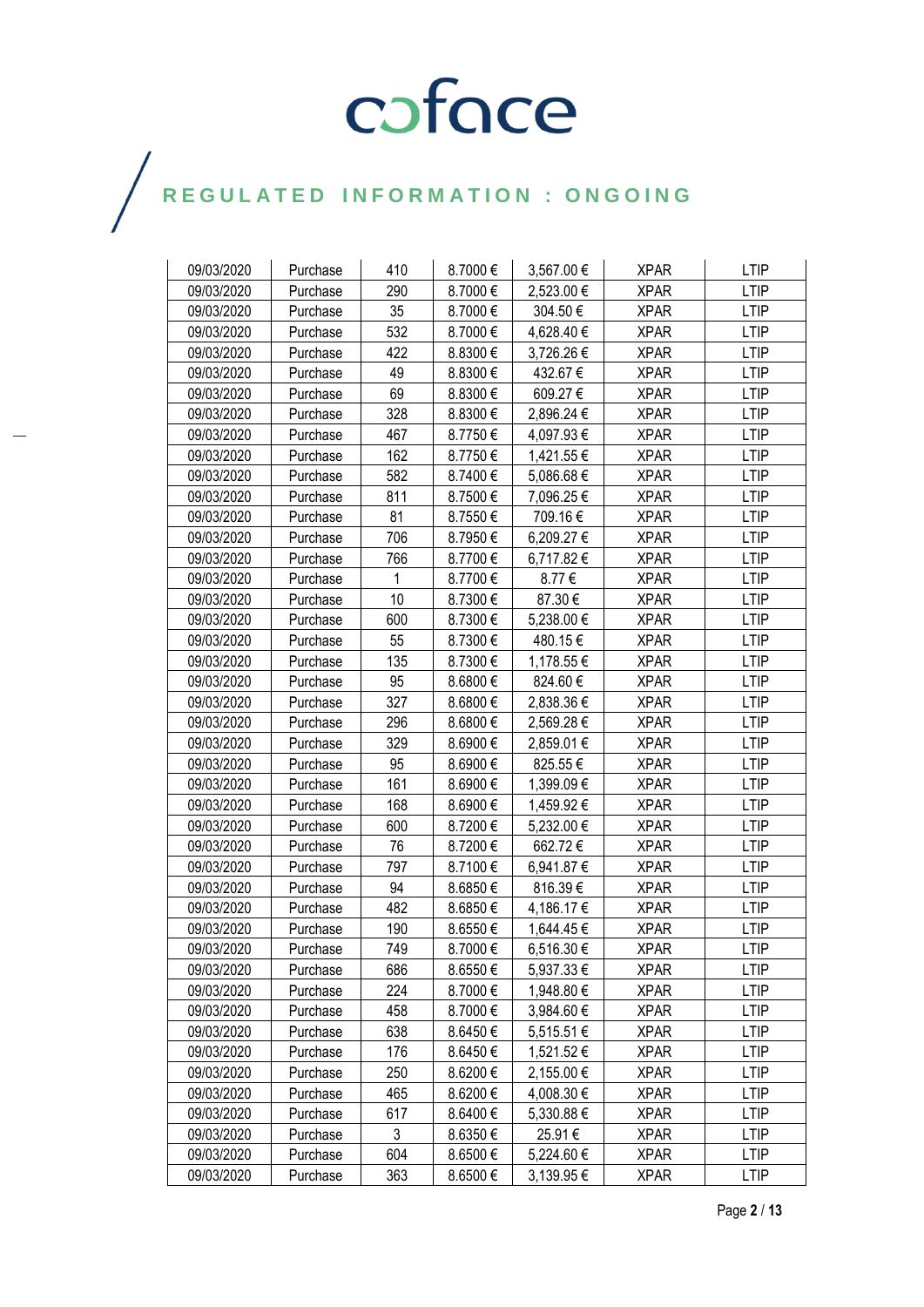| 09/03/2020 | Purchase | 957 | 8.6300€  | 8,258.91 € | <b>XPAR</b> | <b>LTIP</b> |
|------------|----------|-----|----------|------------|-------------|-------------|
| 09/03/2020 | Purchase | 181 | 8.6150€  | 1,559.32 € | <b>XPAR</b> | <b>LTIP</b> |
| 09/03/2020 | Purchase | 623 | 8.6150€  | 5,367.15 € | <b>XPAR</b> | <b>LTIP</b> |
| 09/03/2020 | Purchase | 967 | 8.5900€  | 8,306.53 € | <b>XPAR</b> | <b>LTIP</b> |
| 09/03/2020 | Purchase | 273 | 8.6000€  | 2,347.80 € | <b>XPAR</b> | <b>LTIP</b> |
| 09/03/2020 | Purchase | 350 | 8.6000€  | 3,010.00 € | <b>XPAR</b> | <b>LTIP</b> |
| 09/03/2020 | Purchase | 160 | 8.5650€  | 1,370.40 € | <b>XPAR</b> | LTIP        |
| 09/03/2020 | Purchase | 500 | 8.5650€  | 4,282.50 € | <b>XPAR</b> | <b>LTIP</b> |
| 09/03/2020 | Purchase | 362 | 8.5650€  | 3,100.53 € | <b>XPAR</b> | <b>LTIP</b> |
| 09/03/2020 | Purchase | 8   | 8.5650€  | 68.52€     | <b>XPAR</b> | <b>LTIP</b> |
| 09/03/2020 | Purchase | 343 | 8.5650€  | 2,937.80 € | <b>XPAR</b> | <b>LTIP</b> |
| 09/03/2020 | Purchase | 849 | 8.5600€  | 7,267.44 € | <b>XPAR</b> | <b>LTIP</b> |
| 09/03/2020 | Purchase | 249 | 8.5300€  | 2,123.97 € | <b>XPAR</b> | <b>LTIP</b> |
| 09/03/2020 | Purchase | 395 | 8.5300€  | 3,369.35 € | <b>XPAR</b> | <b>LTIP</b> |
| 09/03/2020 | Purchase | 181 | 8.5300€  | 1,543.93 € | <b>XPAR</b> | <b>LTIP</b> |
| 09/03/2020 | Purchase | 607 | 8.5300€  | 5,177.71 € | <b>XPAR</b> | <b>LTIP</b> |
| 09/03/2020 | Purchase | 677 | 8.4750€  | 5,737.58€  | <b>XPAR</b> | <b>LTIP</b> |
| 09/03/2020 | Purchase | 785 | 8.4600€  | 6,641.10 € | <b>XPAR</b> | <b>LTIP</b> |
| 09/03/2020 | Purchase | 678 | 8.5950€  | 5,827.41 € | <b>XPAR</b> | <b>LTIP</b> |
| 09/03/2020 | Purchase | 599 | 8.5900€  | 5,145.41 € | <b>XPAR</b> | <b>LTIP</b> |
| 09/03/2020 | Purchase | 348 | 8.6300€  | 3,003.24 € | <b>XPAR</b> | <b>LTIP</b> |
| 09/03/2020 | Purchase | 568 | 8.6300€  | 4,901.84 € | <b>XPAR</b> | <b>LTIP</b> |
| 09/03/2020 | Purchase | 383 | 8.6100€  | 3,297.63 € | <b>XPAR</b> | <b>LTIP</b> |
| 09/03/2020 | Purchase | 488 | 8.6100€  | 4,201.68 € | <b>XPAR</b> | <b>LTIP</b> |
| 09/03/2020 | Purchase | 500 | 8.6250€  | 4,312.50 € | <b>XPAR</b> | <b>LTIP</b> |
| 09/03/2020 | Purchase | 295 | 8.6250€  | 2,544.38 € | <b>XPAR</b> | <b>LTIP</b> |
| 09/03/2020 | Purchase | 555 | 8.5850€  | 4,764.68 € | <b>XPAR</b> | <b>LTIP</b> |
| 09/03/2020 | Purchase | 69  | 8.5850€  | 592.37€    | <b>XPAR</b> | <b>LTIP</b> |
| 09/03/2020 | Purchase | 12  | 8.5850 € | 103.02€    | <b>XPAR</b> | <b>LTIP</b> |
| 09/03/2020 | Purchase | 467 | 8.5850€  | 4,009.20 € | <b>XPAR</b> | <b>LTIP</b> |
| 09/03/2020 | Purchase | 11  | 8.5850€  | 94.44€     | <b>XPAR</b> | <b>LTIP</b> |
| 09/03/2020 | Purchase | 226 | 8.5850€  | 1,940.21 € | <b>XPAR</b> | <b>LTIP</b> |
| 09/03/2020 | Purchase | 39  | 8.5250€  | 332.48€    | <b>XPAR</b> | <b>LTIP</b> |
| 09/03/2020 | Purchase | 89  | 8.5250€  | 758.73€    | <b>XPAR</b> | <b>LTIP</b> |
| 09/03/2020 | Purchase | 184 | 8.5250€  | 1,568.60 € | <b>XPAR</b> | <b>LTIP</b> |
| 09/03/2020 | Purchase | 499 | 8.5250€  | 4,253.98 € | <b>XPAR</b> | LTIP        |
| 09/03/2020 | Purchase | 93  | 8.5250€  | 792.83€    | <b>XPAR</b> | <b>LTIP</b> |
| 09/03/2020 | Purchase | 630 | 8.5350€  | 5,377.05 € | <b>XPAR</b> | <b>LTIP</b> |
| 09/03/2020 | Purchase | 287 | 8.5350€  | 2,449.55 € | <b>XPAR</b> | <b>LTIP</b> |
| 09/03/2020 | Purchase | 3   | 8.5250€  | 25.58€     | <b>XPAR</b> | <b>LTIP</b> |
| 09/03/2020 | Purchase | 5   | 8.5250€  | 42.63 €    | <b>XPAR</b> | <b>LTIP</b> |
| 09/03/2020 | Purchase | 285 | 8.5250€  | 2,429.63 € | <b>XPAR</b> | <b>LTIP</b> |
| 09/03/2020 | Purchase | 108 | 8.5250€  | 920.70€    | <b>XPAR</b> | LTIP        |
| 09/03/2020 | Purchase | 120 | 8.5250€  | 1,023.00 € | <b>XPAR</b> | <b>LTIP</b> |
| 09/03/2020 | Purchase | 86  | 8.5250€  | 733.15€    | XPAR        | LTIP        |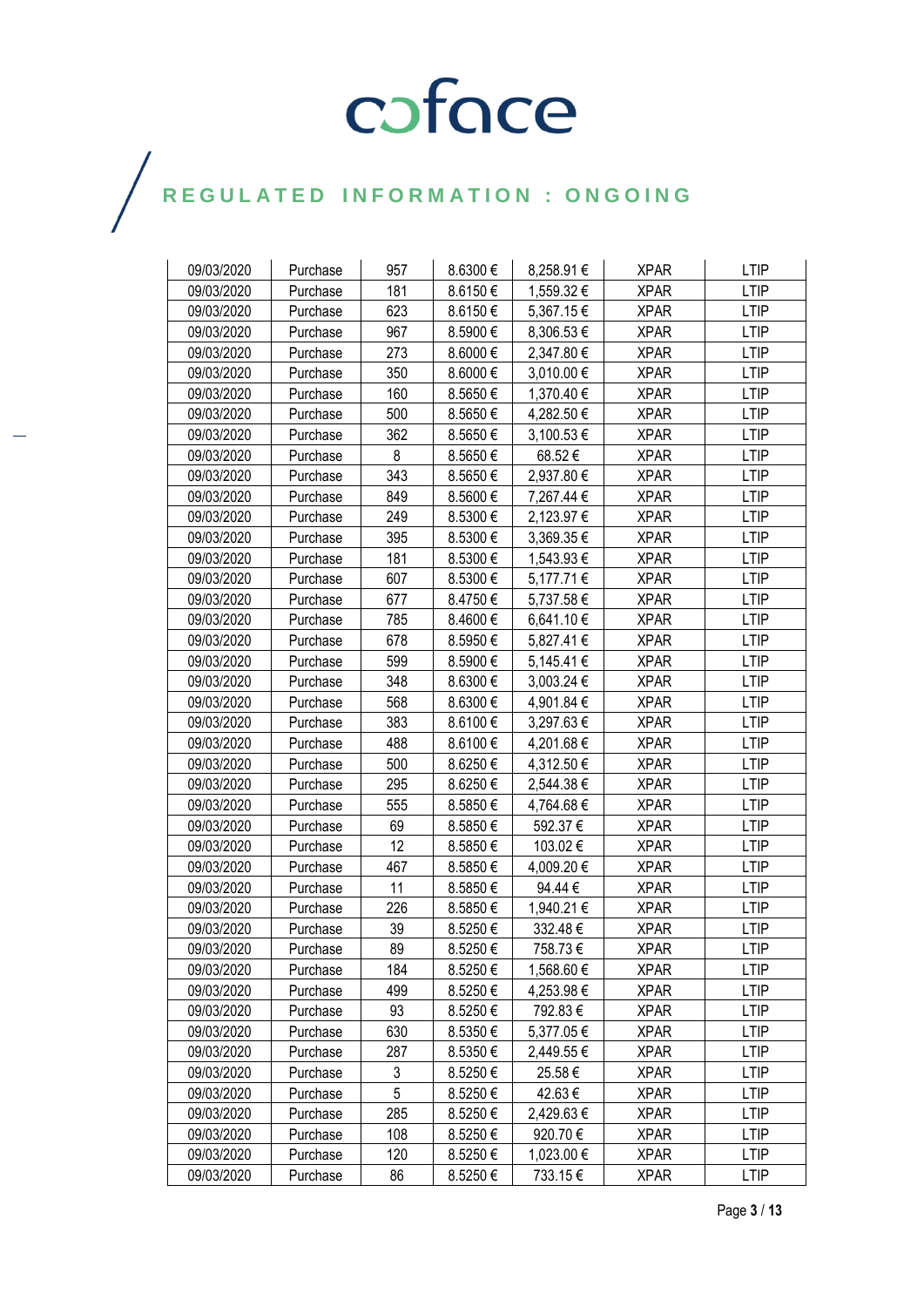| 09/03/2020               | Purchase | 197    | 8.5250€            | 1,679.43 €  | <b>XPAR</b> | <b>LTIP</b>                |
|--------------------------|----------|--------|--------------------|-------------|-------------|----------------------------|
| 09/03/2020               | Purchase | 380    | 8.5250€            | 3,239.50 €  | <b>XPAR</b> | <b>LTIP</b>                |
| 09/03/2020               | Purchase | 271    | 8.5250€            | 2,310.28 €  | <b>XPAR</b> | <b>LTIP</b>                |
| 09/03/2020               | Purchase | 846    | 8.5150€            | 7,203.69€   | <b>XPAR</b> | <b>LTIP</b>                |
| 09/03/2020               | Purchase | 678    | 8.5000€            | 5,763.00 €  | <b>XPAR</b> | <b>LTIP</b>                |
| 09/03/2020               | Purchase | 130    | 8.4950€            | 1,104.35 €  | <b>XPAR</b> | <b>LTIP</b>                |
| 09/03/2020               | Purchase | 578    | 8.4950€            | 4,910.11 €  | <b>XPAR</b> | <b>LTIP</b>                |
| 09/03/2020               | Purchase | 258    | 8.5150€            | 2,196.87 €  | <b>XPAR</b> | <b>LTIP</b>                |
| 09/03/2020               | Purchase | 636    | 8.5150€            | 5,415.54 €  | <b>XPAR</b> | <b>LTIP</b>                |
| 09/03/2020               | Purchase | 543    | 8.5300€            | 4,631.79€   | <b>XPAR</b> | <b>LTIP</b>                |
| 09/03/2020               | Purchase | 245    | 8.5300€            | 2,089.85 €  | <b>XPAR</b> | <b>LTIP</b>                |
| 09/03/2020               | Purchase | 345    | 8.5600€            | 2,953.20 €  | <b>XPAR</b> | <b>LTIP</b>                |
| 09/03/2020               | Purchase | 254    | 8.5600€            | 2,174.24 €  | <b>XPAR</b> | <b>LTIP</b>                |
| 09/03/2020               | Purchase | 687    | 8.5400€            | 5,866.98€   | <b>XPAR</b> | <b>LTIP</b>                |
| 09/03/2020               | Purchase | 397    | 8.5000€            | 3,374.50 €  | <b>XPAR</b> | <b>LTIP</b>                |
| 09/03/2020               | Purchase | 376    | 8.5000€            | 3,196.00 €  | <b>XPAR</b> | <b>LTIP</b>                |
| 09/03/2020               | Purchase | 441    | 8.5100€            | 3,752.91 €  | <b>XPAR</b> | <b>LTIP</b>                |
| 09/03/2020               | Purchase | 94     | 8.5150€            | 800.41€     | <b>XPAR</b> | <b>LTIP</b>                |
| 09/03/2020               | Purchase | 619    | 8.5150€            | 5,270.79€   | <b>XPAR</b> | <b>LTIP</b>                |
| 09/03/2020               | Purchase | 149    | 8.5150€            | 1,268.74 €  | <b>XPAR</b> | <b>LTIP</b>                |
| 09/03/2020               | Purchase | 5      | 8.4700€            | 42.35 €     | <b>XPAR</b> | <b>LTIP</b>                |
| 09/03/2020               | Purchase | 536    | 8.4700€            | 4,539.92 €  | <b>XPAR</b> | <b>LTIP</b>                |
| Total 09/03/2020         |          |        |                    |             |             |                            |
|                          |          | 48,000 | 8.6176€            | 413,645€    | <b>XPAR</b> | <b>LTIP</b>                |
| 10/03/2020               | Purchase | 121    | 8.5550€            | 1,035.16 €  | <b>XPAR</b> | <b>LTIP</b>                |
| 10/03/2020               | Purchase | 42     | 8.5550€            | 359.31€     | <b>XPAR</b> | <b>LTIP</b>                |
| 10/03/2020               | Purchase | 1,300  | 8.5550€            | 11,121.50 € | <b>XPAR</b> | <b>LTIP</b>                |
| 10/03/2020               | Purchase | 274    | 8.5150€            | 2,333.11 €  | <b>XPAR</b> | <b>LTIP</b>                |
| 10/03/2020               | Purchase | 414    | 8.5150€            | 3,525.21 €  | <b>XPAR</b> | <b>LTIP</b>                |
| 10/03/2020               | Purchase | 450    | 8.5800€            | 3,861.00 €  | <b>XPAR</b> | <b>LTIP</b>                |
| 10/03/2020               | Purchase | 404    | 8.5800€            | 3,466.32 €  | <b>XPAR</b> | <b>LTIP</b>                |
| 10/03/2020               | Purchase | 773    | 8.6100€            | 6,655.53€   | <b>XPAR</b> | <b>LTIP</b>                |
| 10/03/2020               | Purchase | 721    | 8.6100€            | 6,207.81€   | <b>XPAR</b> | <b>LTIP</b>                |
| 10/03/2020               | Purchase | 1,475  | 8.6800€            | 12,803.00 € | <b>XPAR</b> | <b>LTIP</b>                |
| 10/03/2020               | Purchase | 764    | 8.6850€            | 6,635.34 €  | <b>XPAR</b> | <b>LTIP</b>                |
| 10/03/2020               | Purchase | 177    | 8.6550€            | 1,531.94 €  | <b>XPAR</b> | <b>LTIP</b>                |
| 10/03/2020               | Purchase | 605    | 8.6550€            | 5,236.28€   | <b>XPAR</b> | <b>LTIP</b>                |
| 10/03/2020               | Purchase | 98     | 8.6550€            | 848.19€     | <b>XPAR</b> | <b>LTIP</b>                |
| 10/03/2020               | Purchase | 355    | 8.6550€            | 3,072.53 €  | <b>XPAR</b> | <b>LTIP</b>                |
| 10/03/2020               | Purchase | 7      | 8.6550€            | 60.59€      | <b>XPAR</b> | LTIP                       |
| 10/03/2020               | Purchase | 238    | 8.6550€            | 2,059.89€   | <b>XPAR</b> | <b>LTIP</b>                |
| 10/03/2020               | Purchase | 395    | 8.6400€            | 3,412.80 €  | <b>XPAR</b> | LTIP                       |
| 10/03/2020               | Purchase | 125    | 8.6400€            | 1,080.00 €  | <b>XPAR</b> | <b>LTIP</b>                |
| 10/03/2020               | Purchase | 228    | 8.6400€            | 1,969.92 €  | <b>XPAR</b> | LTIP                       |
| 10/03/2020<br>10/03/2020 | Purchase | 9      | 8.6400€<br>8.6350€ | 77.76€      | <b>XPAR</b> | <b>LTIP</b><br><b>LTIP</b> |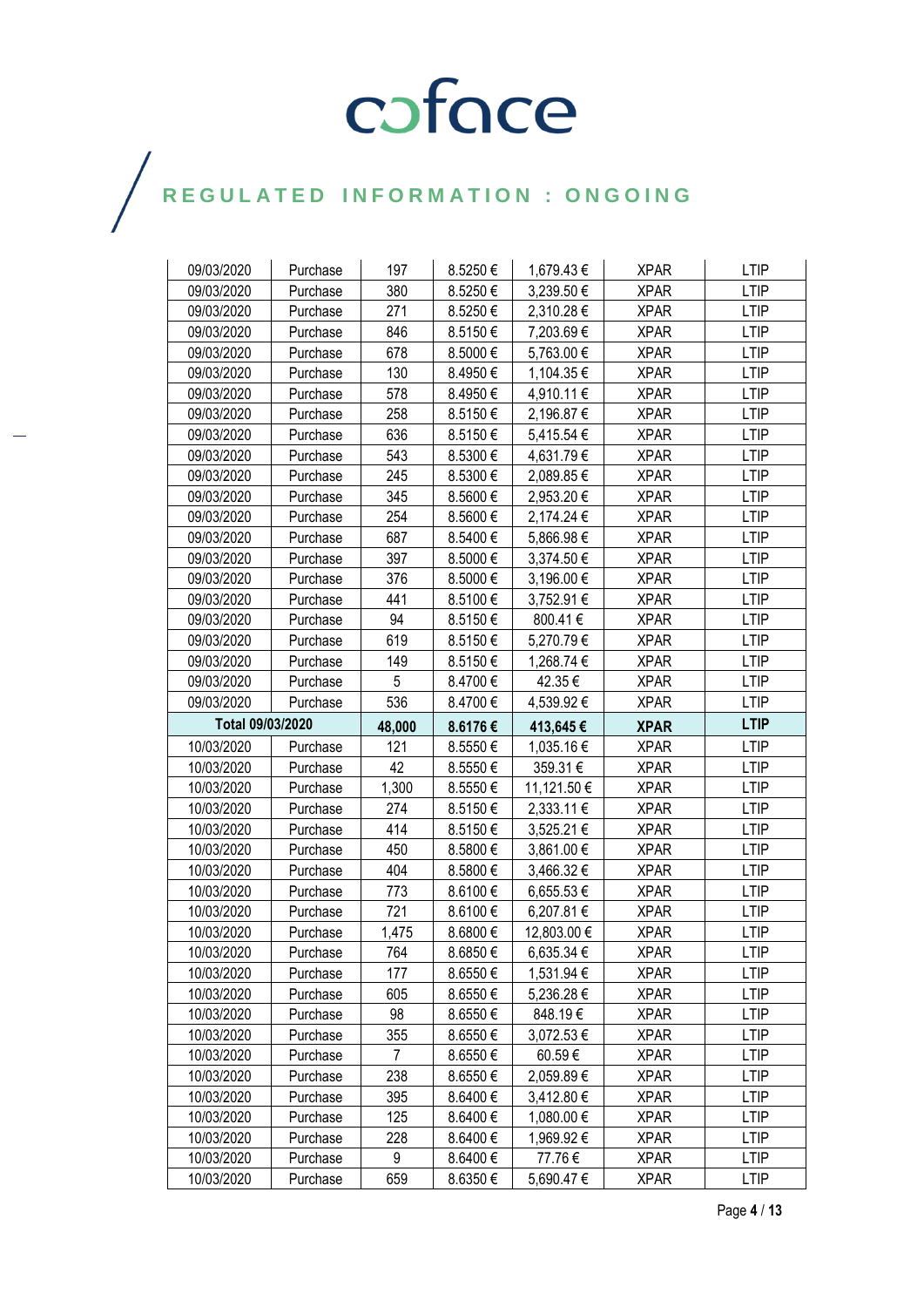| 10/03/2020 | Purchase | 65    | 8.6350€ | 561.28€     | <b>XPAR</b> | <b>LTIP</b> |
|------------|----------|-------|---------|-------------|-------------|-------------|
| 10/03/2020 | Purchase | 73    | 8.6350€ | 630.36€     | <b>XPAR</b> | <b>LTIP</b> |
| 10/03/2020 | Purchase | 704   | 8.6350€ | 6,079.04 €  | <b>XPAR</b> | <b>LTIP</b> |
| 10/03/2020 | Purchase | 613   | 8.7150€ | 5,342.30 €  | <b>XPAR</b> | <b>LTIP</b> |
| 10/03/2020 | Purchase | 897   | 8.7400€ | 7,839.78€   | <b>XPAR</b> | <b>LTIP</b> |
| 10/03/2020 | Purchase | 461   | 8.7250€ | 4,022.23 €  | <b>XPAR</b> | <b>LTIP</b> |
| 10/03/2020 | Purchase | 745   | 8.7250€ | 6,500.13 €  | <b>XPAR</b> | <b>LTIP</b> |
| 10/03/2020 | Purchase | 19    | 8.7250€ | 165.78€     | <b>XPAR</b> | <b>LTIP</b> |
| 10/03/2020 | Purchase | 401   | 8.7350€ | 3,502.74 €  | XPAR        | <b>LTIP</b> |
| 10/03/2020 | Purchase | 291   | 8.7350€ | 2,541.89€   | <b>XPAR</b> | <b>LTIP</b> |
| 10/03/2020 | Purchase | 159   | 8.7350€ | 1,388.87 €  | <b>XPAR</b> | <b>LTIP</b> |
| 10/03/2020 | Purchase | 31    | 8.7400€ | 270.94€     | <b>XPAR</b> | <b>LTIP</b> |
| 10/03/2020 | Purchase | 39    | 8.7400€ | 340.86€     | <b>XPAR</b> | <b>LTIP</b> |
| 10/03/2020 | Purchase | 32    | 8.7400€ | 279.68€     | <b>XPAR</b> | <b>LTIP</b> |
| 10/03/2020 | Purchase | 31    | 8.7400€ | 270.94€     | <b>XPAR</b> | <b>LTIP</b> |
| 10/03/2020 | Purchase | 36    | 8.7400€ | 314.64€     | <b>XPAR</b> | <b>LTIP</b> |
| 10/03/2020 | Purchase | 37    | 8.7400€ | 323.38€     | <b>XPAR</b> | <b>LTIP</b> |
| 10/03/2020 | Purchase | 38    | 8.7400€ | 332.12€     | <b>XPAR</b> | <b>LTIP</b> |
| 10/03/2020 | Purchase | 28    | 8.7400€ | 244.72€     | <b>XPAR</b> | <b>LTIP</b> |
| 10/03/2020 | Purchase | 266   | 8.7400€ | 2,324.84 €  | <b>XPAR</b> | <b>LTIP</b> |
| 10/03/2020 | Purchase | 1,000 | 8.7400€ | 8,740.00 €  | <b>XPAR</b> | <b>LTIP</b> |
| 10/03/2020 | Purchase | 220   | 8.7400€ | 1,922.80 €  | <b>XPAR</b> | <b>LTIP</b> |
| 10/03/2020 | Purchase | 1,211 | 8.7900€ | 10,644.69€  | <b>XPAR</b> | <b>LTIP</b> |
| 10/03/2020 | Purchase | 336   | 8.8400€ | 2,970.24 €  | <b>XPAR</b> | <b>LTIP</b> |
| 10/03/2020 | Purchase | 290   | 8.8400€ | 2,563.60 €  | <b>XPAR</b> | <b>LTIP</b> |
| 10/03/2020 | Purchase | 9     | 8.8400€ | 79.56€      | <b>XPAR</b> | <b>LTIP</b> |
| 10/03/2020 | Purchase | 1,268 | 8.8150€ | 11,177.42 € | <b>XPAR</b> | <b>LTIP</b> |
| 10/03/2020 | Purchase | 793   | 8.8200€ | 6,994.26€   | <b>XPAR</b> | <b>LTIP</b> |
| 10/03/2020 | Purchase | 889   | 8.8350€ | 7,854.32 €  | <b>XPAR</b> | <b>LTIP</b> |
| 10/03/2020 | Purchase | 329   | 8.8350€ | 2,906.72€   | <b>XPAR</b> | <b>LTIP</b> |
| 10/03/2020 | Purchase | 353   | 8.8350€ | 3,118.76 €  | <b>XPAR</b> | <b>LTIP</b> |
| 10/03/2020 | Purchase | 628   | 8.8050€ | 5,529.54 €  | <b>XPAR</b> | <b>LTIP</b> |
| 10/03/2020 | Purchase | 657   | 8.8000€ | 5,781.60 €  | <b>XPAR</b> | <b>LTIP</b> |
| 10/03/2020 | Purchase | 666   | 8.7750€ | 5,844.15€   | <b>XPAR</b> | <b>LTIP</b> |
| 10/03/2020 | Purchase | 246   | 8.7550€ | 2,153.73 €  | <b>XPAR</b> | <b>LTIP</b> |
| 10/03/2020 | Purchase | 484   | 8.7550€ | 4,237.42 €  | <b>XPAR</b> | <b>LTIP</b> |
| 10/03/2020 | Purchase | 18    | 8.7400€ | 157.32€     | <b>XPAR</b> | <b>LTIP</b> |
| 10/03/2020 | Purchase | 853   | 8.7400€ | 7,455.22 €  | <b>XPAR</b> | <b>LTIP</b> |
| 10/03/2020 | Purchase | 546   | 8.5450€ | 4,665.57 €  | <b>XPAR</b> | <b>LTIP</b> |
| 10/03/2020 | Purchase | 448   | 8.5450€ | 3,828.16 €  | <b>XPAR</b> | <b>LTIP</b> |
| 10/03/2020 | Purchase | 361   | 8.5050€ | 3,070.31 €  | <b>XPAR</b> | <b>LTIP</b> |
| 10/03/2020 | Purchase | 270   | 8.5050€ | 2,296.35 €  | <b>XPAR</b> | <b>LTIP</b> |
| 10/03/2020 | Purchase | 709   | 8.4950€ | 6,022.96 €  | <b>XPAR</b> | LTIP        |
| 10/03/2020 | Purchase | 720   | 8.5100€ | 6,127.20 €  | <b>XPAR</b> | <b>LTIP</b> |
| 10/03/2020 | Purchase | 687   | 8.5300€ | 5,860.11 €  | <b>XPAR</b> | <b>LTIP</b> |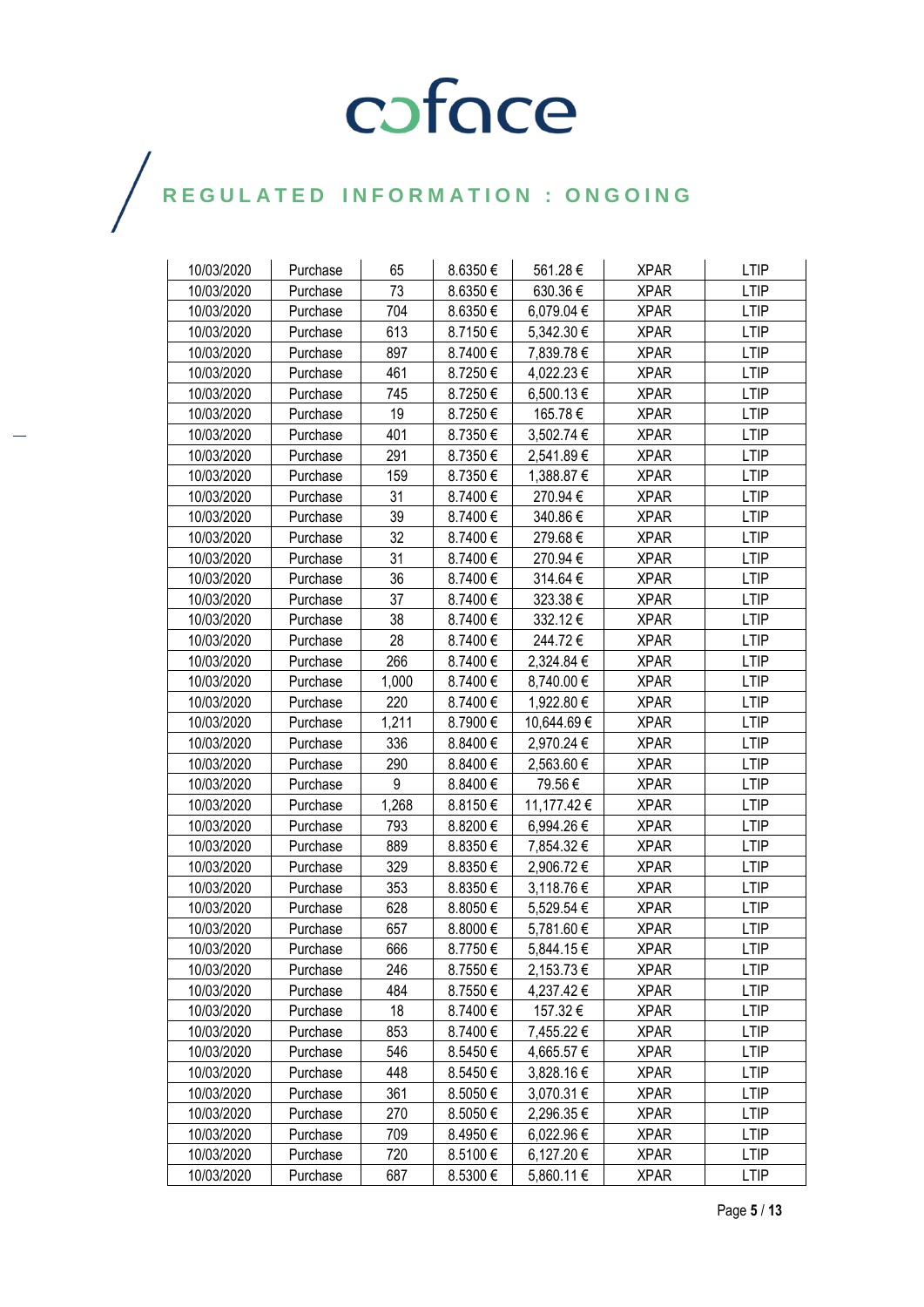| 10/03/2020 | Purchase | 359 | 8.5300€ | 3,062.27 € | <b>XPAR</b> | <b>LTIP</b> |
|------------|----------|-----|---------|------------|-------------|-------------|
| 10/03/2020 | Purchase | 306 | 8.5300€ | 2,610.18€  | <b>XPAR</b> | LTIP        |
| 10/03/2020 | Purchase | 177 | 8.5300€ | 1,509.81 € | <b>XPAR</b> | <b>LTIP</b> |
| 10/03/2020 | Purchase | 633 | 8.5550€ | 5,415.32 € | <b>XPAR</b> | <b>LTIP</b> |
| 10/03/2020 | Purchase | 231 | 8.5550€ | 1,976.21 € | <b>XPAR</b> | <b>LTIP</b> |
| 10/03/2020 | Purchase | 493 | 8.5350€ | 4,207.76 € | <b>XPAR</b> | <b>LTIP</b> |
| 10/03/2020 | Purchase | 76  | 8.5350€ | 648.66€    | <b>XPAR</b> | <b>LTIP</b> |
| 10/03/2020 | Purchase | 112 | 8.5350€ | 955.92€    | <b>XPAR</b> | <b>LTIP</b> |
| 10/03/2020 | Purchase | 424 | 8.5450€ | 3,623.08 € | <b>XPAR</b> | <b>LTIP</b> |
| 10/03/2020 | Purchase | 406 | 8.5450€ | 3,469.27 € | <b>XPAR</b> | <b>LTIP</b> |
| 10/03/2020 | Purchase | 955 | 8.5150€ | 8,131.83 € | <b>XPAR</b> | <b>LTIP</b> |
| 10/03/2020 | Purchase | 203 | 8.5150€ | 1,728.55 € | <b>XPAR</b> | <b>LTIP</b> |
| 10/03/2020 | Purchase | 144 | 8.5150€ | 1,226.16€  | <b>XPAR</b> | <b>LTIP</b> |
| 10/03/2020 | Purchase | 374 | 8.5150€ | 3,184.61 € | <b>XPAR</b> | <b>LTIP</b> |
| 10/03/2020 | Purchase | 114 | 8.5150€ | 970.71€    | <b>XPAR</b> | <b>LTIP</b> |
| 10/03/2020 | Purchase | 16  | 8.4900€ | 135.84 €   | <b>XPAR</b> | <b>LTIP</b> |
| 10/03/2020 | Purchase | 774 | 8.4900€ | 6,571.26 € | <b>XPAR</b> | <b>LTIP</b> |
| 10/03/2020 | Purchase | 879 | 8.4650€ | 7,440.74 € | XPAR        | <b>LTIP</b> |
| 10/03/2020 | Purchase | 615 | 8.4100€ | 5,172.15 € | <b>XPAR</b> | <b>LTIP</b> |
| 10/03/2020 | Purchase | 728 | 8.4200€ | 6,129.76 € | <b>XPAR</b> | <b>LTIP</b> |
| 10/03/2020 | Purchase | 182 | 8.3900€ | 1,526.98 € | <b>XPAR</b> | <b>LTIP</b> |
| 10/03/2020 | Purchase | 536 | 8.3900€ | 4,497.04 € | <b>XPAR</b> | <b>LTIP</b> |
| 10/03/2020 | Purchase | 103 | 8.3900€ | 864.17€    | <b>XPAR</b> | <b>LTIP</b> |
| 10/03/2020 | Purchase | 368 | 8.3850€ | 3,085.68€  | <b>XPAR</b> | <b>LTIP</b> |
| 10/03/2020 | Purchase | 287 | 8.3850€ | 2,406.50 € | <b>XPAR</b> | <b>LTIP</b> |
| 10/03/2020 | Purchase | 304 | 8.3350€ | 2,533.84 € | <b>XPAR</b> | <b>LTIP</b> |
| 10/03/2020 | Purchase | 211 | 8.3350€ | 1,758.69 € | <b>XPAR</b> | <b>LTIP</b> |
| 10/03/2020 | Purchase | 229 | 8.3350€ | 1,908.72 € | <b>XPAR</b> | <b>LTIP</b> |
| 10/03/2020 | Purchase | 732 | 8.3050€ | 6,079.26 € | <b>XPAR</b> | <b>LTIP</b> |
| 10/03/2020 | Purchase | 66  | 8.3050€ | 548.13€    | <b>XPAR</b> | <b>LTIP</b> |
| 10/03/2020 | Purchase | 122 | 8.2600€ | 1,007.72 € | <b>XPAR</b> | <b>LTIP</b> |
| 10/03/2020 | Purchase | 242 | 8.2600€ | 1,998.92€  | <b>XPAR</b> | <b>LTIP</b> |
| 10/03/2020 | Purchase | 276 | 8.2600€ | 2,279.76€  | <b>XPAR</b> | <b>LTIP</b> |
| 10/03/2020 | Purchase | 73  | 8.2600€ | 602.98€    | <b>XPAR</b> | <b>LTIP</b> |
| 10/03/2020 | Purchase | 156 | 8.2350€ | 1,284.66 € | <b>XPAR</b> | <b>LTIP</b> |
| 10/03/2020 | Purchase | 220 | 8.2350€ | 1,811.70 € | <b>XPAR</b> | <b>LTIP</b> |
| 10/03/2020 | Purchase | 480 | 8.2350€ | 3,952.80 € | <b>XPAR</b> | <b>LTIP</b> |
| 10/03/2020 | Purchase | 324 | 8.1750€ | 2,648.70 € | <b>XPAR</b> | <b>LTIP</b> |
| 10/03/2020 | Purchase | 283 | 8.1750€ | 2,313.53 € | <b>XPAR</b> | <b>LTIP</b> |
| 10/03/2020 | Purchase | 145 | 8.1700€ | 1,184.65 € | <b>XPAR</b> | LTIP        |
| 10/03/2020 | Purchase | 579 | 8.1700€ | 4,730.43 € | <b>XPAR</b> | <b>LTIP</b> |
| 10/03/2020 | Purchase | 620 | 8.2150€ | 5,093.30 € | <b>XPAR</b> | <b>LTIP</b> |
| 10/03/2020 | Purchase | 158 | 8.2150€ | 1,297.97 € | <b>XPAR</b> | <b>LTIP</b> |
| 10/03/2020 | Purchase | 306 | 8.1900€ | 2,506.14 € | <b>XPAR</b> | <b>LTIP</b> |
| 10/03/2020 | Purchase | 410 | 8.1900€ | 3,357.90 € | <b>XPAR</b> | LTIP        |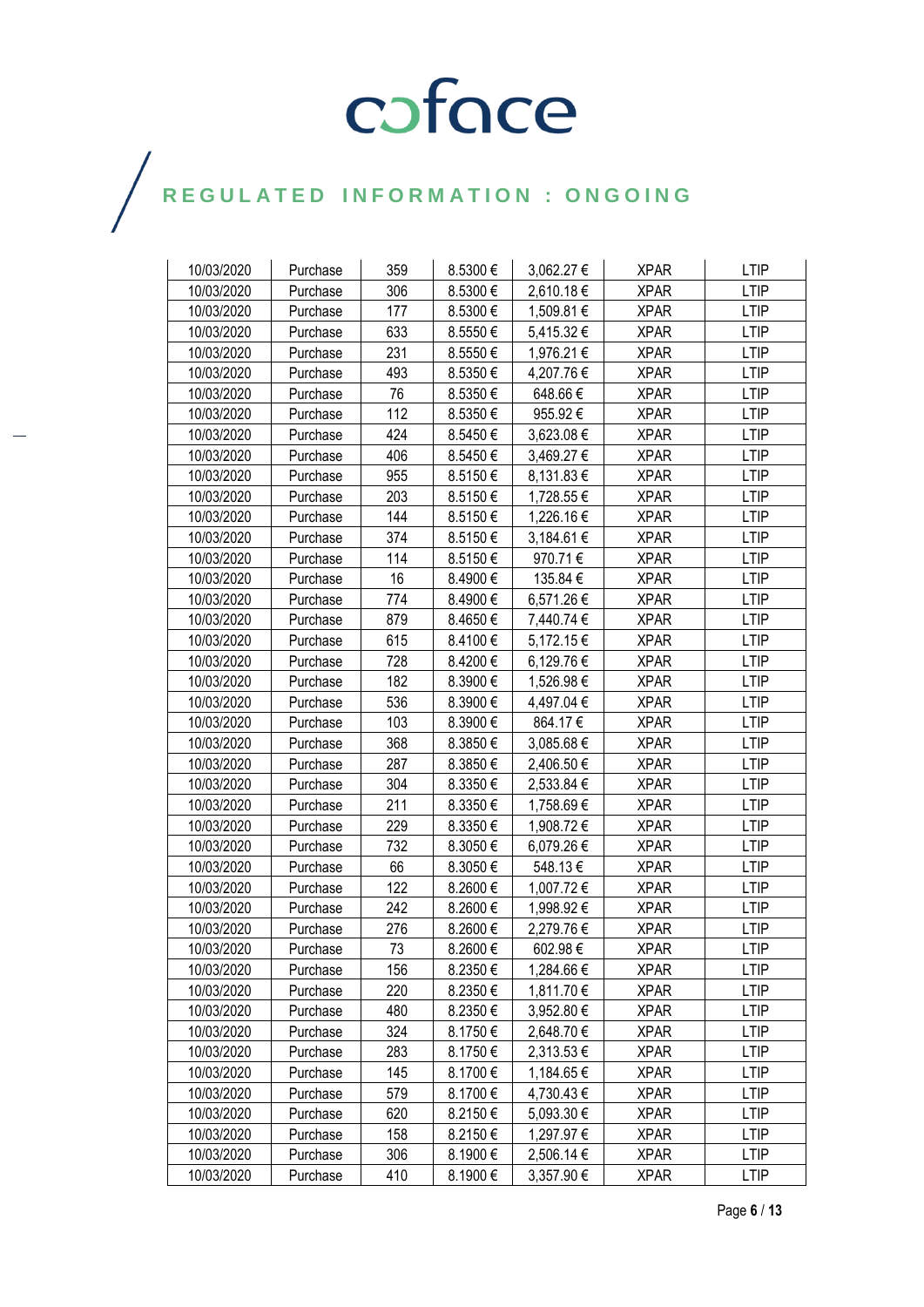| 10/03/2020       | Purchase | 419    | 8.1450€ | 3,412.76 € | <b>XPAR</b> | <b>LTIP</b> |
|------------------|----------|--------|---------|------------|-------------|-------------|
| 10/03/2020       | Purchase | 442    | 8.1450€ | 3,600.09€  | <b>XPAR</b> | <b>LTIP</b> |
| 10/03/2020       | Purchase | 504    | 8.1600€ | 4,112.64 € | <b>XPAR</b> | <b>LTIP</b> |
| 10/03/2020       | Purchase | 242    | 8.1600€ | 1,974.72 € | <b>XPAR</b> | <b>LTIP</b> |
| 10/03/2020       | Purchase | 751    | 8.1550€ | 6,124.41 € | <b>XPAR</b> | <b>LTIP</b> |
| 10/03/2020       | Purchase | 225    | 8.2250€ | 1,850.63 € | <b>XPAR</b> | <b>LTIP</b> |
| 10/03/2020       | Purchase | 650    | 8.2250€ | 5,346.25 € | <b>XPAR</b> | <b>LTIP</b> |
| 10/03/2020       | Purchase | 443    | 8.1700€ | 3,619.31 € | <b>XPAR</b> | <b>LTIP</b> |
| 10/03/2020       | Purchase | 302    | 8.1700€ | 2,467.34 € | <b>XPAR</b> | <b>LTIP</b> |
| Total 10/03/2020 |          | 48,000 | 8.5475€ | 410,280€   | <b>XPAR</b> | <b>LTIP</b> |
| 11/03/2020       | Purchase | 29     | 8.2800€ | 240.12€    | <b>XPAR</b> | <b>LTIP</b> |
| 11/03/2020       | Purchase | 872    | 8.2800€ | 7,220.16€  | <b>XPAR</b> | <b>LTIP</b> |
| 11/03/2020       | Purchase | 313    | 8.2300€ | 2,575.99€  | <b>XPAR</b> | <b>LTIP</b> |
| 11/03/2020       | Purchase | 500    | 8.2300€ | 4,115.00 € | <b>XPAR</b> | <b>LTIP</b> |
| 11/03/2020       | Purchase | 860    | 8.2600€ | 7,103.60 € | <b>XPAR</b> | <b>LTIP</b> |
| 11/03/2020       | Purchase | 1,065  | 8.2900€ | 8,828.85 € | <b>XPAR</b> | <b>LTIP</b> |
| 11/03/2020       | Purchase | 690    | 8.2300€ | 5,678.70 € | <b>XPAR</b> | <b>LTIP</b> |
| 11/03/2020       | Purchase | 17     | 8.2150€ | 139.66€    | <b>XPAR</b> | <b>LTIP</b> |
| 11/03/2020       | Purchase | 500    | 8.2400€ | 4,120.00 € | <b>XPAR</b> | <b>LTIP</b> |
| 11/03/2020       | Purchase | 330    | 8.2400€ | 2,719.20 € | <b>XPAR</b> | <b>LTIP</b> |
| 11/03/2020       | Purchase | 700    | 8.2150€ | 5,750.50€  | <b>XPAR</b> | <b>LTIP</b> |
| 11/03/2020       | Purchase | 213    | 8.2600€ | 1,759.38 € | <b>XPAR</b> | <b>LTIP</b> |
| 11/03/2020       | Purchase | 654    | 8.2600€ | 5,402.04 € | <b>XPAR</b> | <b>LTIP</b> |
| 11/03/2020       | Purchase | 489    | 8.2400€ | 4,029.36 € | <b>XPAR</b> | <b>LTIP</b> |
| 11/03/2020       | Purchase | 163    | 8.2400€ | 1,343.12 € | <b>XPAR</b> | <b>LTIP</b> |
| 11/03/2020       | Purchase | 642    | 8.2350€ | 5,286.87 € | <b>XPAR</b> | <b>LTIP</b> |
| 11/03/2020       | Purchase | 54     | 8.2400€ | 444.96€    | <b>XPAR</b> | <b>LTIP</b> |
| 11/03/2020       | Purchase | 414    | 8.2400€ | 3,411.36 € | <b>XPAR</b> | <b>LTIP</b> |
| 11/03/2020       | Purchase | 29     | 8.2400€ | 238.96€    | <b>XPAR</b> | <b>LTIP</b> |
| 11/03/2020       | Purchase | 138    | 8.2400€ | 1,137.12 € | <b>XPAR</b> | <b>LTIP</b> |
| 11/03/2020       | Purchase | 637    | 8.2400€ | 5,248.88 € | <b>XPAR</b> | <b>LTIP</b> |
| 11/03/2020       | Purchase | 79     | 8.2150€ | 648.99€    | <b>XPAR</b> | <b>LTIP</b> |
| 11/03/2020       | Purchase | 427    | 8.2150€ | 3,507.81 € | <b>XPAR</b> | <b>LTIP</b> |
| 11/03/2020       | Purchase | 416    | 8.2150€ | 3,417.44 € | <b>XPAR</b> | <b>LTIP</b> |
| 11/03/2020       | Purchase | 748    | 8.2500€ | 6,171.00 € | <b>XPAR</b> | <b>LTIP</b> |
| 11/03/2020       | Purchase | 789    | 8.1950€ | 6,465.86€  | <b>XPAR</b> | <b>LTIP</b> |
| 11/03/2020       | Purchase | 180    | 8.2000€ | 1,476.00 € | <b>XPAR</b> | <b>LTIP</b> |
| 11/03/2020       | Purchase | 725    | 8.2000€ | 5,945.00 € | <b>XPAR</b> | <b>LTIP</b> |
| 11/03/2020       | Purchase | 294    | 8.2150€ | 2,415.21 € | <b>XPAR</b> | LTIP        |
| 11/03/2020       | Purchase | 397    | 8.2150€ | 3,261.36 € | <b>XPAR</b> | <b>LTIP</b> |
| 11/03/2020       | Purchase | 146    | 8.2150€ | 1,199.39 € | <b>XPAR</b> | <b>LTIP</b> |
| 11/03/2020       | Purchase | 703    | 8.2150€ | 5,775.15€  | <b>XPAR</b> | <b>LTIP</b> |
| 11/03/2020       | Purchase | 220    | 8.2000€ | 1,804.00 € | <b>XPAR</b> | LTIP        |
| 11/03/2020       | Purchase | 271    | 8.2000€ | 2,222.20 € | <b>XPAR</b> | <b>LTIP</b> |
| 11/03/2020       | Purchase | 247    | 8.2000€ | 2,025.40 € | <b>XPAR</b> | <b>LTIP</b> |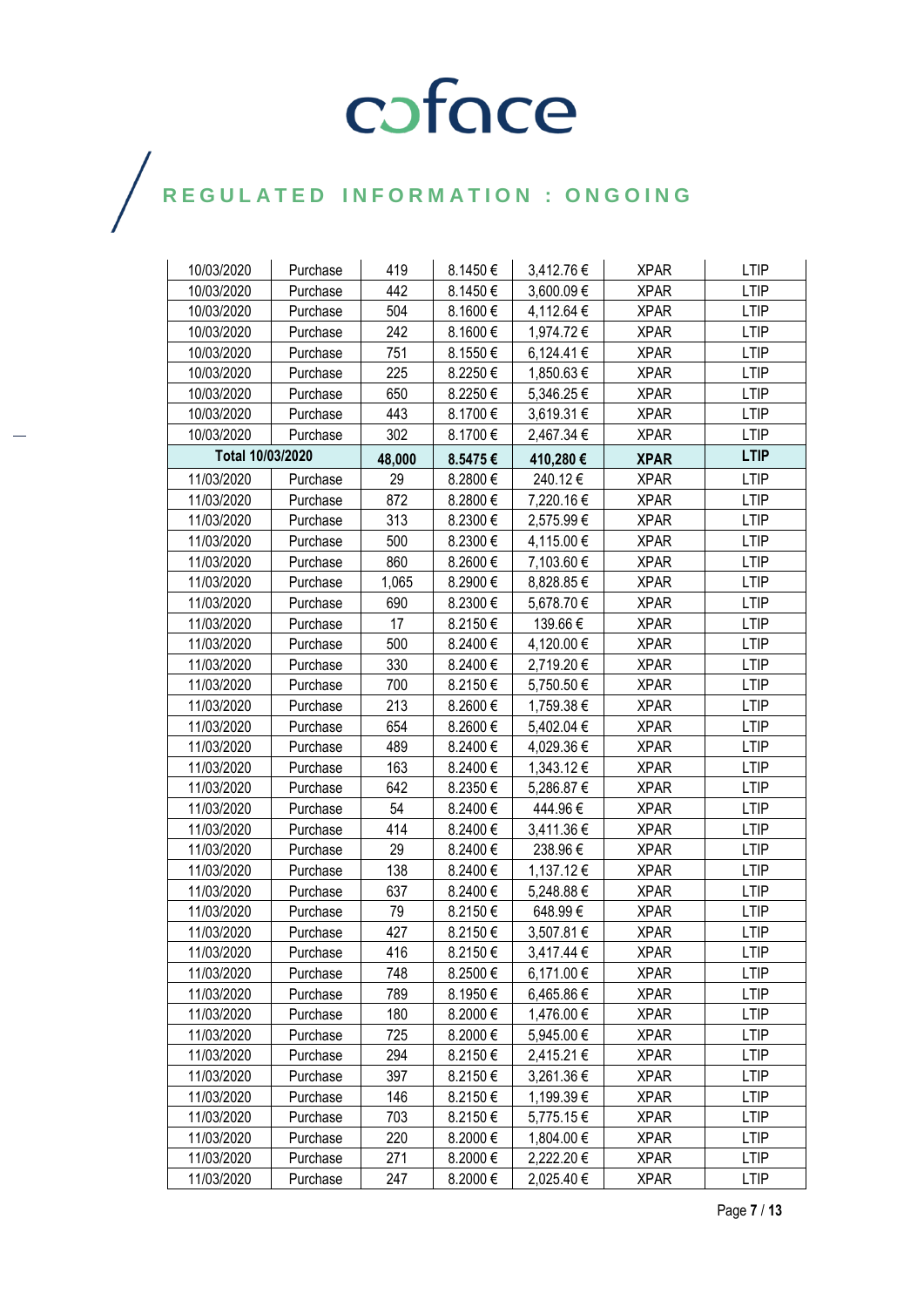| 11/03/2020 | Purchase | 131 | 8.2000€      | 1,074.20 € | <b>XPAR</b> | <b>LTIP</b> |
|------------|----------|-----|--------------|------------|-------------|-------------|
| 11/03/2020 | Purchase | 63  | 8.1900€      | 515.97€    | <b>XPAR</b> | <b>LTIP</b> |
| 11/03/2020 | Purchase | 753 | 8.1900€      | 6,167.07 € | <b>XPAR</b> | <b>LTIP</b> |
| 11/03/2020 | Purchase | 807 | 8.2100€      | 6,625.47 € | <b>XPAR</b> | <b>LTIP</b> |
| 11/03/2020 | Purchase | 895 | 8.2000€      | 7,339.00 € | <b>XPAR</b> | <b>LTIP</b> |
| 11/03/2020 | Purchase | 805 | 8.2300€      | 6,625.15€  | <b>XPAR</b> | <b>LTIP</b> |
| 11/03/2020 | Purchase | 191 | 8.1950€      | 1,565.25 € | <b>XPAR</b> | <b>LTIP</b> |
| 11/03/2020 | Purchase | 37  | 8.1950€      | 303.22€    | <b>XPAR</b> | <b>LTIP</b> |
| 11/03/2020 | Purchase | 621 | 8.1950€      | 5,089.10 € | XPAR        | <b>LTIP</b> |
| 11/03/2020 | Purchase | 38  | 8.2000€      | 311.60€    | <b>XPAR</b> | <b>LTIP</b> |
| 11/03/2020 | Purchase | 558 | 8.2000€      | 4,575.60 € | <b>XPAR</b> | <b>LTIP</b> |
| 11/03/2020 | Purchase | 250 | 8.2000€      | 2,050.00 € | <b>XPAR</b> | <b>LTIP</b> |
| 11/03/2020 | Purchase | 632 | 8.1850€      | 5,172.92 € | <b>XPAR</b> | <b>LTIP</b> |
| 11/03/2020 | Purchase | 366 | 8.1650€      | 2,988.39€  | XPAR        | <b>LTIP</b> |
| 11/03/2020 | Purchase | 294 | 8.1650€      | 2,400.51 € | <b>XPAR</b> | <b>LTIP</b> |
| 11/03/2020 | Purchase | 740 | 8.1600€      | 6,038.40 € | <b>XPAR</b> | <b>LTIP</b> |
| 11/03/2020 | Purchase | 538 | 8.1350€      | 4,376.63€  | <b>XPAR</b> | <b>LTIP</b> |
| 11/03/2020 | Purchase | 119 | 8.1350€      | 968.07€    | <b>XPAR</b> | <b>LTIP</b> |
| 11/03/2020 | Purchase | 275 | 8.1450€      | 2,239.88 € | <b>XPAR</b> | <b>LTIP</b> |
| 11/03/2020 | Purchase | 401 | 8.1450€      | 3,266.15€  | <b>XPAR</b> | <b>LTIP</b> |
| 11/03/2020 | Purchase | 775 | 8.1300€      | 6,300.75 € | <b>XPAR</b> | <b>LTIP</b> |
| 11/03/2020 | Purchase | 862 | 8.1050€      | 6,986.51€  | <b>XPAR</b> | <b>LTIP</b> |
| 11/03/2020 | Purchase | 260 | 8.0700€      | 2,098.20 € | <b>XPAR</b> | <b>LTIP</b> |
| 11/03/2020 | Purchase | 562 | 8.0700€      | 4,535.34 € | <b>XPAR</b> | <b>LTIP</b> |
| 11/03/2020 | Purchase | 150 | 8.0550€      | 1,208.25 € | <b>XPAR</b> | <b>LTIP</b> |
| 11/03/2020 | Purchase | 562 | 8.0550€      | 4,526.91 € | <b>XPAR</b> | <b>LTIP</b> |
| 11/03/2020 | Purchase | 132 | 8.0200€      | 1,058.64 € | <b>XPAR</b> | <b>LTIP</b> |
| 11/03/2020 | Purchase | 172 | 8.0200€      | 1,379.44 € | <b>XPAR</b> | <b>LTIP</b> |
| 11/03/2020 | Purchase | 371 | 8.0200€      | 2,975.42 € | <b>XPAR</b> | <b>LTIP</b> |
| 11/03/2020 | Purchase | 565 | 8.0550€      | 4,551.08 € | <b>XPAR</b> | <b>LTIP</b> |
| 11/03/2020 | Purchase | 183 | 8.0550€      | 1,474.07 € | <b>XPAR</b> | <b>LTIP</b> |
| 11/03/2020 | Purchase | 250 | 8.0400€      | 2,010.00 € | <b>XPAR</b> | <b>LTIP</b> |
| 11/03/2020 | Purchase | 555 | 8.0400€      | 4,462.20 € | <b>XPAR</b> | <b>LTIP</b> |
| 11/03/2020 | Purchase | 90  | 8.0400€      | 723.60€    | <b>XPAR</b> | <b>LTIP</b> |
| 11/03/2020 | Purchase | 825 | 8.0650€      | 6,653.63 € | <b>XPAR</b> | <b>LTIP</b> |
| 11/03/2020 | Purchase | 705 | 8.1000€      | 5,710.50 € | <b>XPAR</b> | <b>LTIP</b> |
| 11/03/2020 | Purchase | 780 | 8.0550€      | 6,282.90 € | <b>XPAR</b> | <b>LTIP</b> |
| 11/03/2020 | Purchase | 588 | 8.0200€      | 4,715.76 € | <b>XPAR</b> | <b>LTIP</b> |
| 11/03/2020 | Purchase | 219 | 8.0200€      | 1,756.38 € | <b>XPAR</b> | <b>LTIP</b> |
| 11/03/2020 | Purchase | 892 | 8.0350€      | 7,167.22 € | <b>XPAR</b> | <b>LTIP</b> |
| 11/03/2020 | Purchase | 37  | 8.0150€      | 296.56€    | <b>XPAR</b> | <b>LTIP</b> |
| 11/03/2020 | Purchase | 730 | 8.0150€      | 5,850.95 € | <b>XPAR</b> | <b>LTIP</b> |
| 11/03/2020 | Purchase | 80  | $8.0200 \in$ | 641.60 €   | <b>XPAR</b> | LTIP        |
| 11/03/2020 | Purchase | 518 | 8.0200€      | 4,154.36 € | <b>XPAR</b> | <b>LTIP</b> |
| 11/03/2020 | Purchase | 149 | 8.0200€      | 1,194.98 € | <b>XPAR</b> | <b>LTIP</b> |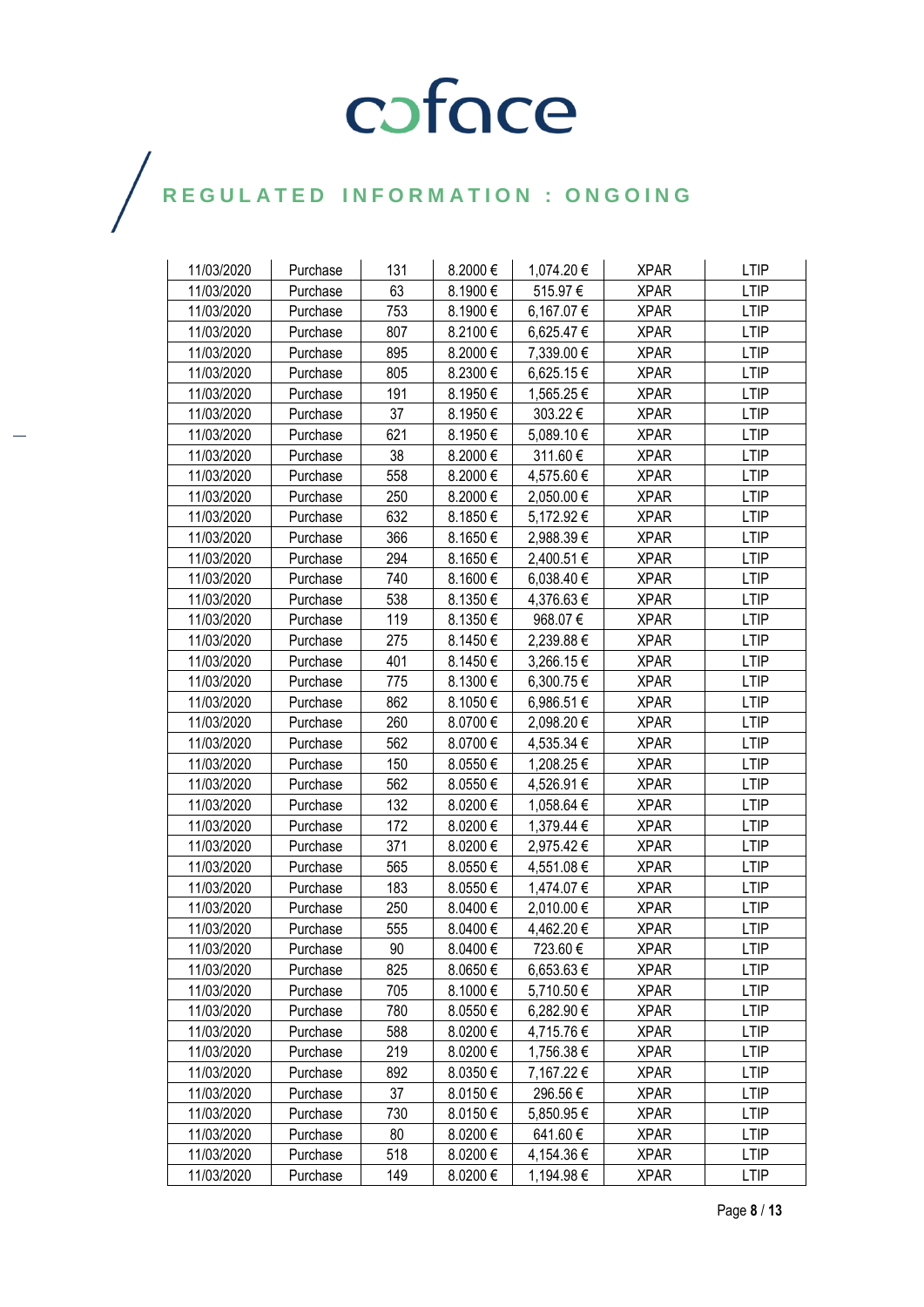| 11/03/2020       | Purchase | 601    | 8.0350€ | 4,829.04 €     | <b>XPAR</b> | <b>LTIP</b> |
|------------------|----------|--------|---------|----------------|-------------|-------------|
| 11/03/2020       | Purchase | 107    | 8.0350€ | 859.75€        | <b>XPAR</b> | <b>LTIP</b> |
| 11/03/2020       | Purchase | 21     | 8.0350€ | 168.74 €       | <b>XPAR</b> | <b>LTIP</b> |
| 11/03/2020       | Purchase | 264    | 8.0300€ | 2,119.92 €     | <b>XPAR</b> | <b>LTIP</b> |
| 11/03/2020       | Purchase | 600    | 8.0300€ | 4,818.00 €     | <b>XPAR</b> | <b>LTIP</b> |
| 11/03/2020       | Purchase | 822    | 8.0200€ | 6,592.44 €     | <b>XPAR</b> | <b>LTIP</b> |
| 11/03/2020       | Purchase | 327    | 7.9950€ | 2,614.37 €     | <b>XPAR</b> | <b>LTIP</b> |
| 11/03/2020       | Purchase | 500    | 7.9950€ | 3,997.50 €     | <b>XPAR</b> | <b>LTIP</b> |
| 11/03/2020       | Purchase | 25     | 7.9950€ | 199.88€        | <b>XPAR</b> | <b>LTIP</b> |
| 11/03/2020       | Purchase | 200    | 7.9700€ | 1,594.00 €     | <b>XPAR</b> | <b>LTIP</b> |
| 11/03/2020       | Purchase | 485    | 7.9700€ | 3,865.45 €     | <b>XPAR</b> | <b>LTIP</b> |
| 11/03/2020       | Purchase | 317    | 7.9550€ | 2,521.74 €     | <b>XPAR</b> | <b>LTIP</b> |
| 11/03/2020       | Purchase | 600    | 7.9550€ | 4,773.00 €     | <b>XPAR</b> | <b>LTIP</b> |
| 11/03/2020       | Purchase | 124    | 7.9450€ | 985.18€        | <b>XPAR</b> | <b>LTIP</b> |
| 11/03/2020       | Purchase | 513    | 7.9450€ | 4,075.79€      | <b>XPAR</b> | <b>LTIP</b> |
| 11/03/2020       | Purchase | 67     | 7.9450€ | 532.32€        | <b>XPAR</b> | <b>LTIP</b> |
| 11/03/2020       | Purchase | 69     | 7.9350€ | 547.52€        | <b>XPAR</b> | <b>LTIP</b> |
| 11/03/2020       | Purchase | 722    | 7.9350€ | 5,729.07 €     | <b>XPAR</b> | <b>LTIP</b> |
| 11/03/2020       | Purchase | 812    | 7.9150€ | 6,426.98€      | <b>XPAR</b> | <b>LTIP</b> |
| 11/03/2020       | Purchase | 666    | 7.8800€ | 5,248.08 €     | <b>XPAR</b> | <b>LTIP</b> |
| 11/03/2020       | Purchase | 500    | 7.9200€ | 3,960.00 €     | <b>XPAR</b> | <b>LTIP</b> |
| 11/03/2020       | Purchase | 786    | 7.9200€ | 6,225.12€      | <b>XPAR</b> | <b>LTIP</b> |
| 11/03/2020       | Purchase | 235    | 7.9400€ | 1,865.90 €     | <b>XPAR</b> | <b>LTIP</b> |
| 11/03/2020       | Purchase | 56     | 7.9400€ | 444.64€        | <b>XPAR</b> | <b>LTIP</b> |
| 11/03/2020       | Purchase | 451    | 7.9400€ | 3,580.94 €     | <b>XPAR</b> | <b>LTIP</b> |
| 11/03/2020       | Purchase | 721    | 7.9350€ | 5,721.14 €     | <b>XPAR</b> | <b>LTIP</b> |
| 11/03/2020       | Purchase | 809    | 7.9500€ | 6,431.55 €     | <b>XPAR</b> | <b>LTIP</b> |
| 11/03/2020       | Purchase | 791    | 7.9800€ | $6,312.18 \in$ | <b>XPAR</b> | <b>LTIP</b> |
| 11/03/2020       | Purchase | 433    | 7.9900€ | 3,459.67 €     | <b>XPAR</b> | <b>LTIP</b> |
| 11/03/2020       | Purchase | 638    | 7.9900€ | 5,097.62 €     | <b>XPAR</b> | <b>LTIP</b> |
| 11/03/2020       | Purchase | 430    | 7.9850€ | 3,433.55 €     | <b>XPAR</b> | LTIP        |
| 11/03/2020       | Purchase | 307    | 7.9850€ | 2,451.40 €     | <b>XPAR</b> | <b>LTIP</b> |
| 11/03/2020       | Purchase | 346    | 7.9950€ | 2,766.27€      | <b>XPAR</b> | <b>LTIP</b> |
| 11/03/2020       | Purchase | 287    | 7.9950€ | 2,294.57 €     | <b>XPAR</b> | <b>LTIP</b> |
| 11/03/2020       | Purchase | 147    | 7.9600€ | 1,170.12 €     | <b>XPAR</b> | <b>LTIP</b> |
| 11/03/2020       | Purchase | 332    | 7.9600€ | 2,642.72 €     | <b>XPAR</b> | <b>LTIP</b> |
| 11/03/2020       | Purchase | 412    | 7.9600€ | 3,279.52€      | <b>XPAR</b> | <b>LTIP</b> |
| Total 11/03/2020 |          | 50,000 | 8.1034€ | 405,172€       | <b>XPAR</b> | <b>LTIP</b> |
| 12/03/2020       | Purchase | 429    | 7.4400€ | 3,191.76 €     | <b>XPAR</b> | <b>LTIP</b> |
| 12/03/2020       | Purchase | 467    | 7.4400€ | 3,474.48 €     | <b>XPAR</b> | <b>LTIP</b> |
| 12/03/2020       | Purchase | 58     | 7.4400€ | 431.52€        | <b>XPAR</b> | <b>LTIP</b> |
| 12/03/2020       | Purchase | 140    | 7.5100€ | 1,051.40 €     | <b>XPAR</b> | <b>LTIP</b> |
| 12/03/2020       | Purchase | 298    | 7.5800€ | 2,258.84 €     | <b>XPAR</b> | LTIP        |
| 12/03/2020       | Purchase | 758    | 7.5800€ | 5,745.64 €     | <b>XPAR</b> | <b>LTIP</b> |
| 12/03/2020       | Purchase | 308    | 7.5450€ | 2,323.86 €     | <b>XPAR</b> | <b>LTIP</b> |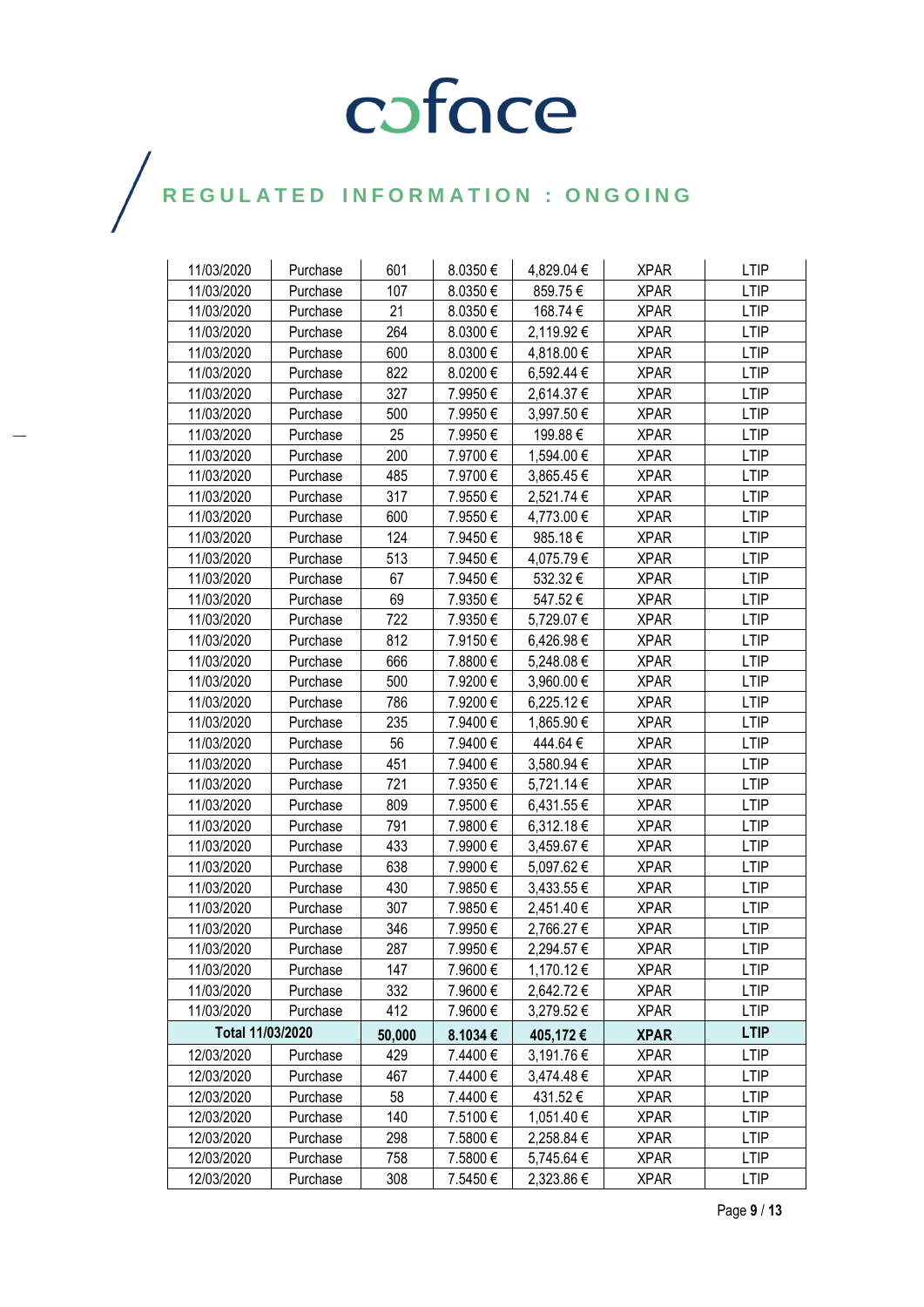| 12/03/2020 | Purchase | 382 | 7.5450€ | 2,882.19€  | <b>XPAR</b> | <b>LTIP</b> |
|------------|----------|-----|---------|------------|-------------|-------------|
| 12/03/2020 | Purchase | 245 | 7.5500€ | 1,849.75 € | <b>XPAR</b> | <b>LTIP</b> |
| 12/03/2020 | Purchase | 892 | 7.5650€ | 6,747.98 € | <b>XPAR</b> | <b>LTIP</b> |
| 12/03/2020 | Purchase | 242 | 7.4950€ | 1,813.79€  | <b>XPAR</b> | <b>LTIP</b> |
| 12/03/2020 | Purchase | 596 | 7.4950€ | 4,467.02 € | <b>XPAR</b> | <b>LTIP</b> |
| 12/03/2020 | Purchase | 856 | 7.4700€ | 6,394.32 € | <b>XPAR</b> | <b>LTIP</b> |
| 12/03/2020 | Purchase | 56  | 7.4700€ | 418.32€    | <b>XPAR</b> | <b>LTIP</b> |
| 12/03/2020 | Purchase | 200 | 7.4700€ | 1,494.00 € | <b>XPAR</b> | <b>LTIP</b> |
| 12/03/2020 | Purchase | 563 | 7.4700€ | 4,205.61 € | <b>XPAR</b> | <b>LTIP</b> |
| 12/03/2020 | Purchase | 42  | 7.4700€ | 313.74€    | <b>XPAR</b> | <b>LTIP</b> |
| 12/03/2020 | Purchase | 827 | 7.4550€ | 6,165.29€  | <b>XPAR</b> | <b>LTIP</b> |
| 12/03/2020 | Purchase | 68  | 7.4100€ | 503.88€    | <b>XPAR</b> | <b>LTIP</b> |
| 12/03/2020 | Purchase | 193 | 7.4100€ | 1,430.13 € | <b>XPAR</b> | <b>LTIP</b> |
| 12/03/2020 | Purchase | 325 | 7.4100€ | 2,408.25 € | <b>XPAR</b> | <b>LTIP</b> |
| 12/03/2020 | Purchase | 585 | 7.4100€ | 4,334.85 € | <b>XPAR</b> | <b>LTIP</b> |
| 12/03/2020 | Purchase | 691 | 7.4350€ | 5,137.59€  | <b>XPAR</b> | <b>LTIP</b> |
| 12/03/2020 | Purchase | 930 | 7.5150€ | 6,988.95€  | <b>XPAR</b> | <b>LTIP</b> |
| 12/03/2020 | Purchase | 139 | 7.5300€ | 1,046.67 € | <b>XPAR</b> | <b>LTIP</b> |
| 12/03/2020 | Purchase | 518 | 7.5100€ | 3,890.18 € | <b>XPAR</b> | <b>LTIP</b> |
| 12/03/2020 | Purchase | 552 | 7.5100€ | 4,145.52 € | <b>XPAR</b> | <b>LTIP</b> |
| 12/03/2020 | Purchase | 26  | 7.4850€ | 194.61 €   | <b>XPAR</b> | <b>LTIP</b> |
| 12/03/2020 | Purchase | 744 | 7.4850€ | 5,568.84 € | <b>XPAR</b> | <b>LTIP</b> |
| 12/03/2020 | Purchase | 266 | 7.4800€ | 1,989.68 € | <b>XPAR</b> | <b>LTIP</b> |
| 12/03/2020 | Purchase | 634 | 7.4800€ | 4,742.32 € | <b>XPAR</b> | <b>LTIP</b> |
| 12/03/2020 | Purchase | 30  | 7.4250€ | 222.75€    | <b>XPAR</b> | <b>LTIP</b> |
| 12/03/2020 | Purchase | 789 | 7.5050€ | 5,921.45 € | <b>XPAR</b> | <b>LTIP</b> |
| 12/03/2020 | Purchase | 505 | 7.5100€ | 3,792.55 € | <b>XPAR</b> | <b>LTIP</b> |
| 12/03/2020 | Purchase | 284 | 7.5100€ | 2,132.84 € | <b>XPAR</b> | <b>LTIP</b> |
| 12/03/2020 | Purchase | 39  | 7.5100€ | 292.89€    | <b>XPAR</b> | <b>LTIP</b> |
| 12/03/2020 | Purchase | 6   | 7.4950€ | 44.97€     | <b>XPAR</b> | <b>LTIP</b> |
| 12/03/2020 | Purchase | 534 | 7.4950€ | 4,002.33 € | <b>XPAR</b> | LTIP        |
| 12/03/2020 | Purchase | 373 | 7.4950€ | 2,795.64 € | <b>XPAR</b> | <b>LTIP</b> |
| 12/03/2020 | Purchase | 200 | 7.4750€ | 1,495.00 € | <b>XPAR</b> | <b>LTIP</b> |
| 12/03/2020 | Purchase | 200 | 7.4750€ | 1,495.00 € | <b>XPAR</b> | <b>LTIP</b> |
| 12/03/2020 | Purchase | 18  | 7.4750€ | 134.55 €   | <b>XPAR</b> | <b>LTIP</b> |
| 12/03/2020 | Purchase | 200 | 7.4750€ | 1,495.00 € | <b>XPAR</b> | <b>LTIP</b> |
| 12/03/2020 | Purchase | 842 | 7.4700€ | 6,289.74 € | <b>XPAR</b> | <b>LTIP</b> |
| 12/03/2020 | Purchase | 41  | 7.4150€ | 304.02€    | <b>XPAR</b> | <b>LTIP</b> |
| 12/03/2020 | Purchase | 838 | 7.4150€ | 6,213.77 € | <b>XPAR</b> | <b>LTIP</b> |
| 12/03/2020 | Purchase | 72  | 7.4150€ | 533.88€    | <b>XPAR</b> | <b>LTIP</b> |
| 12/03/2020 | Purchase | 482 | 7.4150€ | 3,574.03 € | <b>XPAR</b> | <b>LTIP</b> |
| 12/03/2020 | Purchase | 172 | 7.4150€ | 1,275.38 € | <b>XPAR</b> | <b>LTIP</b> |
| 12/03/2020 | Purchase | 516 | 7.4100€ | 3,823.56 € | <b>XPAR</b> | <b>LTIP</b> |
| 12/03/2020 | Purchase | 15  | 7.4050€ | 111.08€    | <b>XPAR</b> | <b>LTIP</b> |
| 12/03/2020 | Purchase | 880 | 7.4050€ | 6,516.40 € | XPAR        | LTIP        |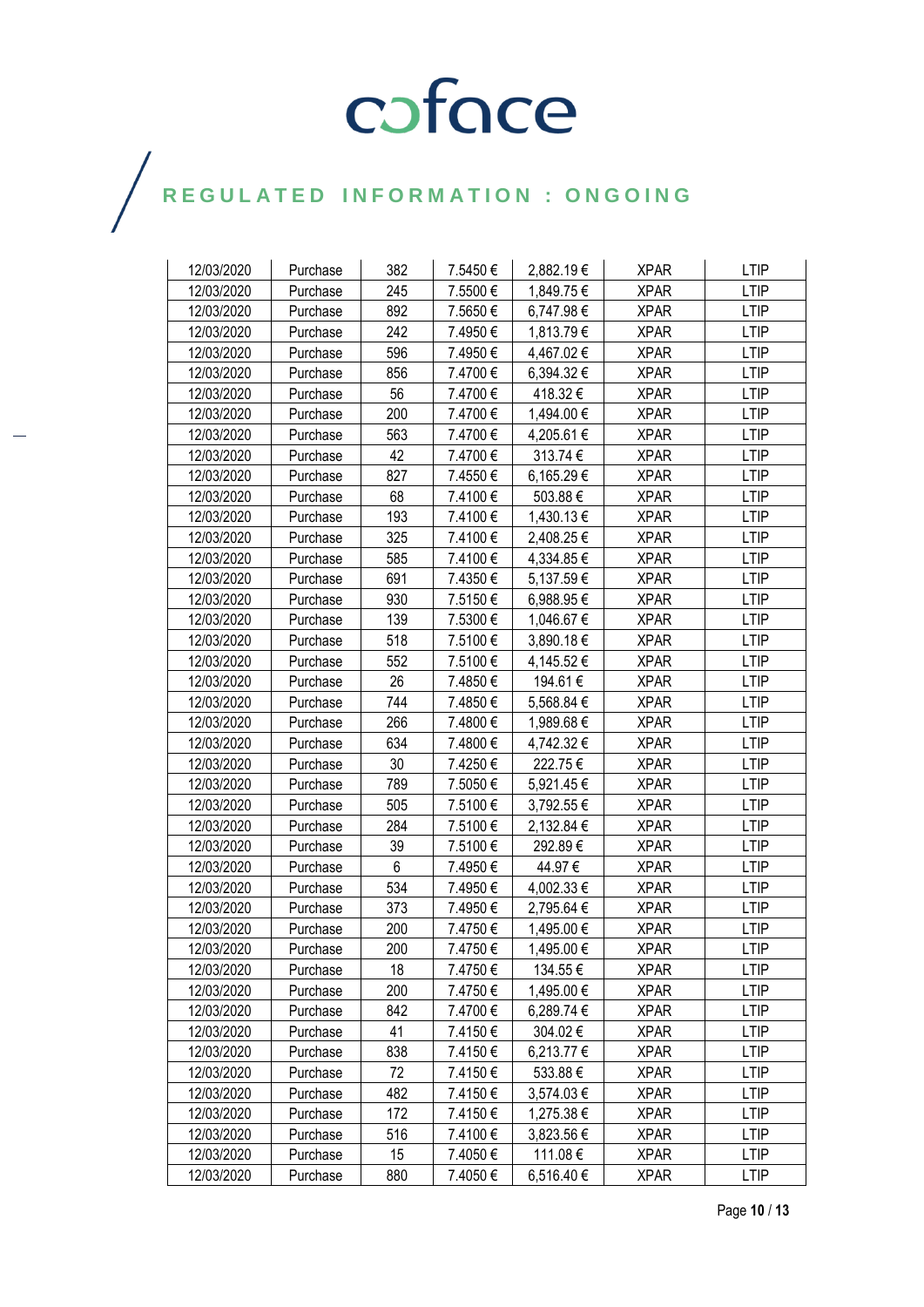| 12/03/2020 | Purchase | 75    | 7.4000€ | 555.00€    | <b>XPAR</b> | <b>LTIP</b> |
|------------|----------|-------|---------|------------|-------------|-------------|
| 12/03/2020 | Purchase | 810   | 7.4000€ | 5,994.00 € | <b>XPAR</b> | <b>LTIP</b> |
| 12/03/2020 | Purchase | 400   | 7.3950€ | 2,958.00 € | <b>XPAR</b> | <b>LTIP</b> |
| 12/03/2020 | Purchase | 261   | 7.3950€ | 1,930.10 € | <b>XPAR</b> | <b>LTIP</b> |
| 12/03/2020 | Purchase | 1,053 | 7.3400€ | 7,729.02€  | <b>XPAR</b> | <b>LTIP</b> |
| 12/03/2020 | Purchase | 753   | 7.2850€ | 5,485.61 € | <b>XPAR</b> | <b>LTIP</b> |
| 12/03/2020 | Purchase | 720   | 7.2750€ | 5,238.00 € | <b>XPAR</b> | <b>LTIP</b> |
| 12/03/2020 | Purchase | 198   | 7.2750€ | 1,440.45 € | <b>XPAR</b> | <b>LTIP</b> |
| 12/03/2020 | Purchase | 291   | 7.2500€ | 2,109.75 € | <b>XPAR</b> | <b>LTIP</b> |
| 12/03/2020 | Purchase | 68    | 7.2500€ | 493.00€    | <b>XPAR</b> | <b>LTIP</b> |
| 12/03/2020 | Purchase | 424   | 7.2500€ | 3,074.00 € | <b>XPAR</b> | <b>LTIP</b> |
| 12/03/2020 | Purchase | 273   | 7.1900€ | 1,962.87 € | <b>XPAR</b> | <b>LTIP</b> |
| 12/03/2020 | Purchase | 233   | 7.1900€ | 1,675.27 € | <b>XPAR</b> | <b>LTIP</b> |
| 12/03/2020 | Purchase | 378   | 7.1900€ | 2,717.82 € | <b>XPAR</b> | <b>LTIP</b> |
| 12/03/2020 | Purchase | 200   | 7.0700€ | 1,414.00 € | <b>XPAR</b> | <b>LTIP</b> |
| 12/03/2020 | Purchase | 684   | 7.0700€ | 4,835.88 € | <b>XPAR</b> | <b>LTIP</b> |
| 12/03/2020 | Purchase | 291   | 7.1100€ | 2,069.01 € | <b>XPAR</b> | <b>LTIP</b> |
| 12/03/2020 | Purchase | 200   | 7.1100€ | 1,422.00 € | <b>XPAR</b> | <b>LTIP</b> |
| 12/03/2020 | Purchase | 180   | 7.1100€ | 1,279.80 € | <b>XPAR</b> | <b>LTIP</b> |
| 12/03/2020 | Purchase | 42    | 7.1150€ | 298.83€    | <b>XPAR</b> | <b>LTIP</b> |
| 12/03/2020 | Purchase | 42    | 7.1150€ | 298.83€    | <b>XPAR</b> | LTIP        |
| 12/03/2020 | Purchase | 208   | 7.1150€ | 1,479.92 € | <b>XPAR</b> | <b>LTIP</b> |
| 12/03/2020 | Purchase | 328   | 7.1150€ | 2,333.72 € | <b>XPAR</b> | <b>LTIP</b> |
| 12/03/2020 | Purchase | 178   | 7.1150€ | 1,266.47€  | <b>XPAR</b> | <b>LTIP</b> |
| 12/03/2020 | Purchase | 49    | 7.0700€ | 346.43€    | <b>XPAR</b> | <b>LTIP</b> |
| 12/03/2020 | Purchase | 409   | 7.0700€ | 2,891.63 € | <b>XPAR</b> | LTIP        |
| 12/03/2020 | Purchase | 313   | 7.0700€ | 2,212.91 € | <b>XPAR</b> | <b>LTIP</b> |
| 12/03/2020 | Purchase | 450   | 7.0200€ | 3,159.00 € | <b>XPAR</b> | <b>LTIP</b> |
| 12/03/2020 | Purchase | 200   | 7.0200€ | 1,404.00 € | <b>XPAR</b> | <b>LTIP</b> |
| 12/03/2020 | Purchase | 183   | 7.0200€ | 1,284.66 € | <b>XPAR</b> | <b>LTIP</b> |
| 12/03/2020 | Purchase | 260   | 7.0300€ | 1,827.80 € | <b>XPAR</b> | <b>LTIP</b> |
| 12/03/2020 | Purchase | 372   | 7.0300€ | 2,615.16€  | <b>XPAR</b> | <b>LTIP</b> |
| 12/03/2020 | Purchase | 25    | 7.0300€ | 175.75€    | <b>XPAR</b> | <b>LTIP</b> |
| 12/03/2020 | Purchase | 821   | 7.0250€ | 5,767.53 € | <b>XPAR</b> | <b>LTIP</b> |
| 12/03/2020 | Purchase | 766   | 7.0550€ | 5,404.13 € | <b>XPAR</b> | <b>LTIP</b> |
| 12/03/2020 | Purchase | 809   | 7.1050€ | 5,747.95 € | <b>XPAR</b> | <b>LTIP</b> |
| 12/03/2020 | Purchase | 518   | 7.1000€ | 3,677.80 € | <b>XPAR</b> | <b>LTIP</b> |
| 12/03/2020 | Purchase | 423   | 7.1000€ | 3,003.30 € | <b>XPAR</b> | <b>LTIP</b> |
| 12/03/2020 | Purchase | 856   | 7.0500€ | 6,034.80 € | <b>XPAR</b> | <b>LTIP</b> |
| 12/03/2020 | Purchase | 28    | 7.0500€ | 197.40€    | <b>XPAR</b> | LTIP        |
| 12/03/2020 | Purchase | 812   | 7.0300€ | 5,708.36 € | <b>XPAR</b> | <b>LTIP</b> |
| 12/03/2020 | Purchase | 843   | 7.0250€ | 5,922.08 € | <b>XPAR</b> | <b>LTIP</b> |
| 12/03/2020 | Purchase | 861   | 7.0100€ | 6,035.61 € | <b>XPAR</b> | <b>LTIP</b> |
| 12/03/2020 | Purchase | 838   | 6.9800€ | 5,849.24 € | <b>XPAR</b> | <b>LTIP</b> |
| 12/03/2020 | Purchase | 763   | 6.9150€ | 5,276.15€  | <b>XPAR</b> | LTIP        |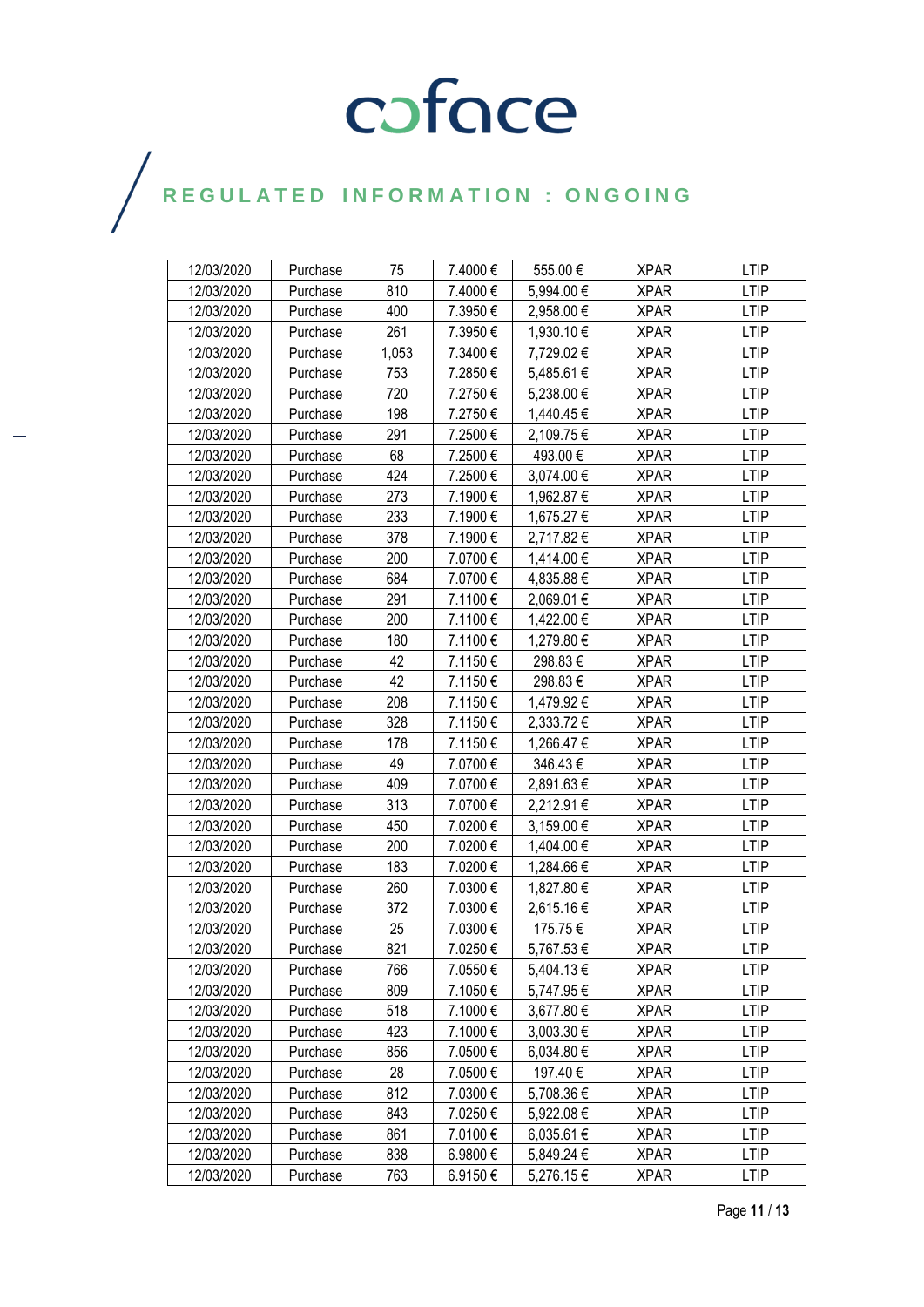| 12/03/2020                    | Purchase         | 506     | 6.8700€  | 3,476.22 €  | <b>XPAR</b> | <b>LTIP</b> |
|-------------------------------|------------------|---------|----------|-------------|-------------|-------------|
| 12/03/2020                    | Purchase         | 12      | 6.8700€  | 82.44 €     | <b>XPAR</b> | <b>LTIP</b> |
| 12/03/2020                    | Purchase         | 308     | 6.8700 € | 2,115.96 €  | <b>XPAR</b> | <b>LTIP</b> |
| 12/03/2020                    | Purchase         | 125     | 6.8350 € | 854.38€     | <b>XPAR</b> | <b>LTIP</b> |
| 12/03/2020                    | Purchase         | 51      | 6.8600 € | 349.86€     | <b>XPAR</b> | <b>LTIP</b> |
| 12/03/2020                    | Purchase         | 82      | 6.8600 € | 562.52€     | <b>XPAR</b> | <b>LTIP</b> |
| 12/03/2020                    | Purchase         | 708     | 6.8600 € | 4,856.88 €  | <b>XPAR</b> | <b>LTIP</b> |
| 12/03/2020                    | Purchase         | 692     | 6.8700€  | 4,754.04 €  | <b>XPAR</b> | <b>LTIP</b> |
| 12/03/2020                    | Purchase         | 1,061   | 6.9100 € | 7,331.51 €  | <b>XPAR</b> | <b>LTIP</b> |
|                               | Total 12/03/2020 |         | 7.2721€  | 309,065€    | <b>XPAR</b> | <b>LTIP</b> |
| Total 09/03/2020 - 12/03/2020 |                  | 188,500 | 8.1600€  | 1,538,162 € |             | <b>LTIP</b> |